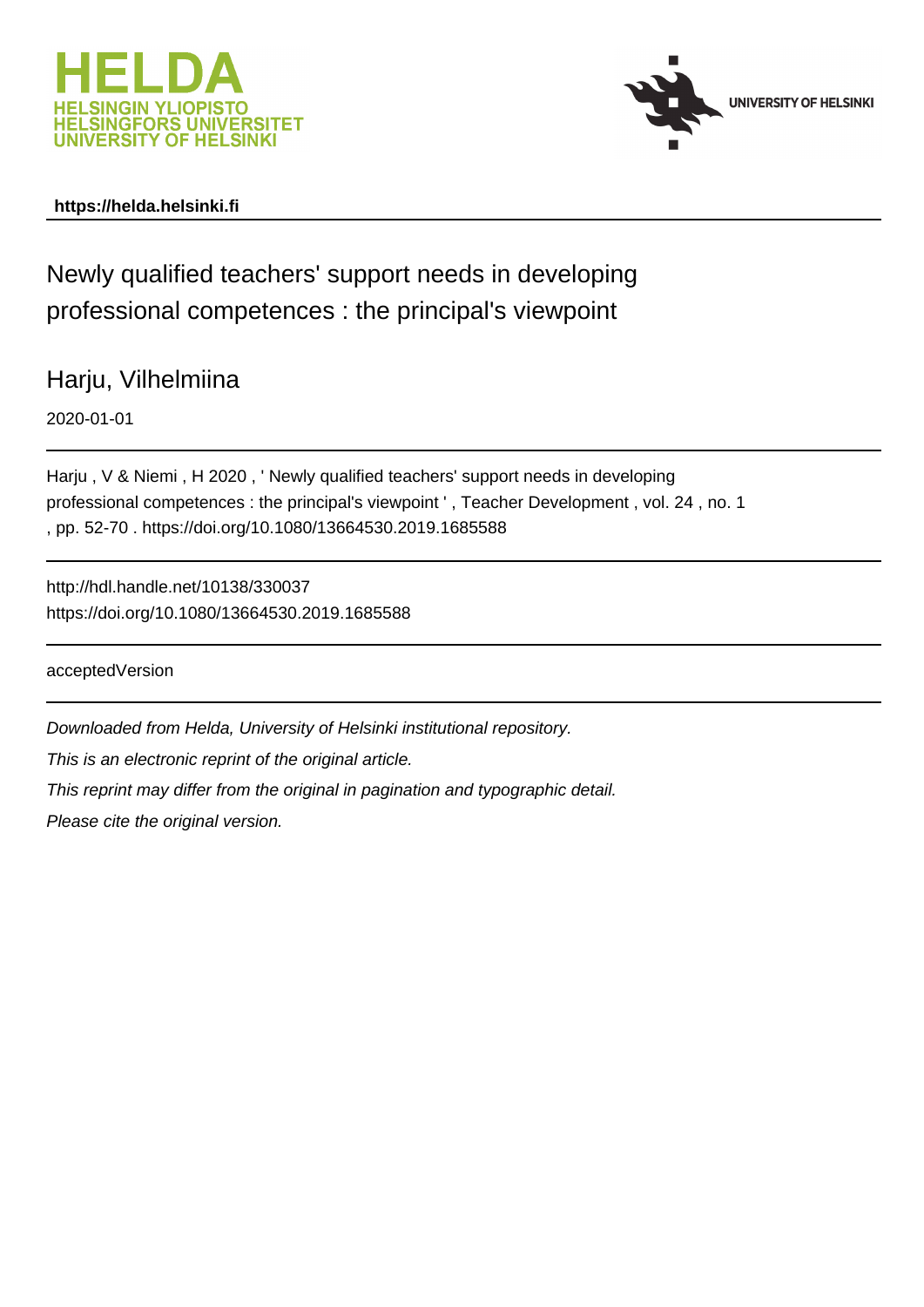**Newly qualified teachers' support needs in developing professional competences: The principal's viewpoint**

#### **Abstract**

This study investigates principals' viewpoints on the support needs of newly qualified teachers. As pedagogic leaders, principals play a central role in organizing support activities for new teachers at local level and can offer insights into new teachers' situation and support needs. On that basis, we investigated how Finnish principals ( $N = 104$ ) prioritized and described the support needs of newly qualified teachers. Data were collected by means of a questionnaire that included both closed and open-ended questions. Quantitative data were analysed using descriptive statistics and principal component analysis, and responses to open-ended question were analyzed using deductive content analysis. The study revealed that new teachers need particular support in working outside the classroom, cooperating with parents and colleagues and enhancing holistic support for students. The results contribute to knowledge of salient issues in planning and organising schoolbased support for new teachers, as well as in initial teacher education.

Keywords: newly qualified teachers, principals, professional development, teacher competences, lifelong learning

## **Introduction**

When newly qualified teachers enter working life, they encounter many new situations and practices that differ from their experiences in initial teacher education. Although teacher training programs provide a strong base for the teaching profession, they cannot completely prepare prospective teachers for a complex, multifaceted and constantly changing working life (see e.g., Bezzina 2006; Livingston 2014).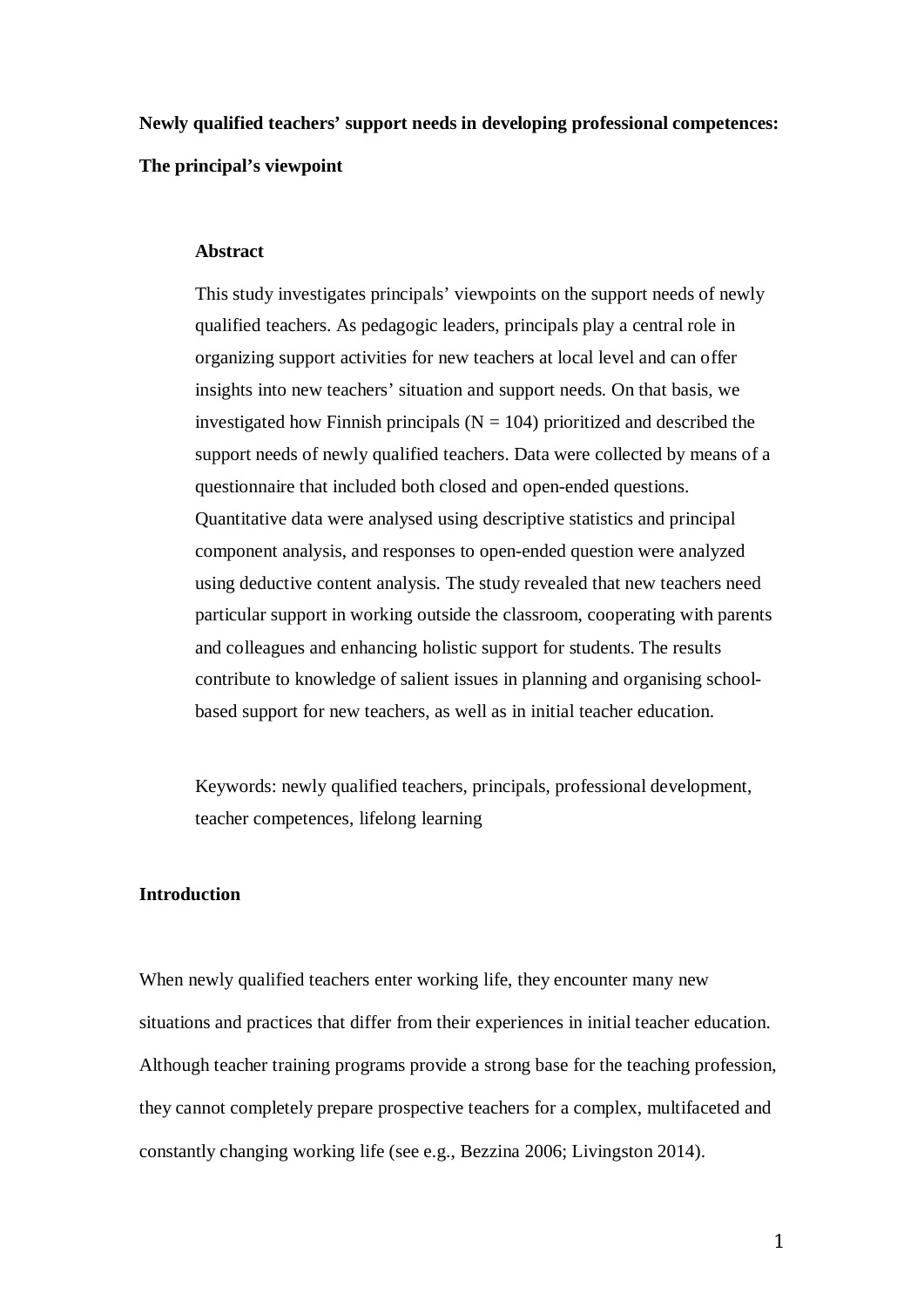A number of studies have stressed the special nature of the first years of teaching (e.g., Wang, Odell, and Schwill 2008; Moran, Dallat, and Abbott 1999). In their early career, feelings of uncertainty are quite common, as beginning teachers still lack the expertise and knowhow that develops through experience and practice (Menon 2012). There is also huge learning potential during this period, as much of the new teacher's competence, knowledge and understanding is still acquired at work (Grimsæth, Nordvik, and Bergsvik 2008). For that reason, the beginning teacher's early career can be seen as an essential part of professional development, shaping the newly qualified teacher's professional engagement in lifelong learning (Conway et al. 2009).

Research has highlighted the importance of providing support for new teachers to enhance their professional learning and to ease the challenges faced during their first years as a teacher (Bezzina 2006; Chong et al. 2012; Engvik and Emstad 2017). In order to build meaningful support activities for new teachers, it is essential to identify the aspects of teaching that new teachers find difficult or challenging at the beginning of their career (Conway et al. 2009). Support from colleagues is often considered crucial. Along with other members of the school community, principals, referring to school leaders in this study, have a major influence on new teachers' experiences, confidence, and learning opportunities (see e.g., Aspfors and Bondas 2013; Chong et al. 2012; Engvik and Emstad 2017; Grimsæth, Nordvik, and Bergsvik 2008).

Several earlier studies have investigated new teachers' needs from the viewpoint of new teachers (e.g., Gaikhorst et al. 2017; Harju and Niemi 2016; Menon 2012; Schuck et al. 2018), but less attention has been paid to the perspectives of other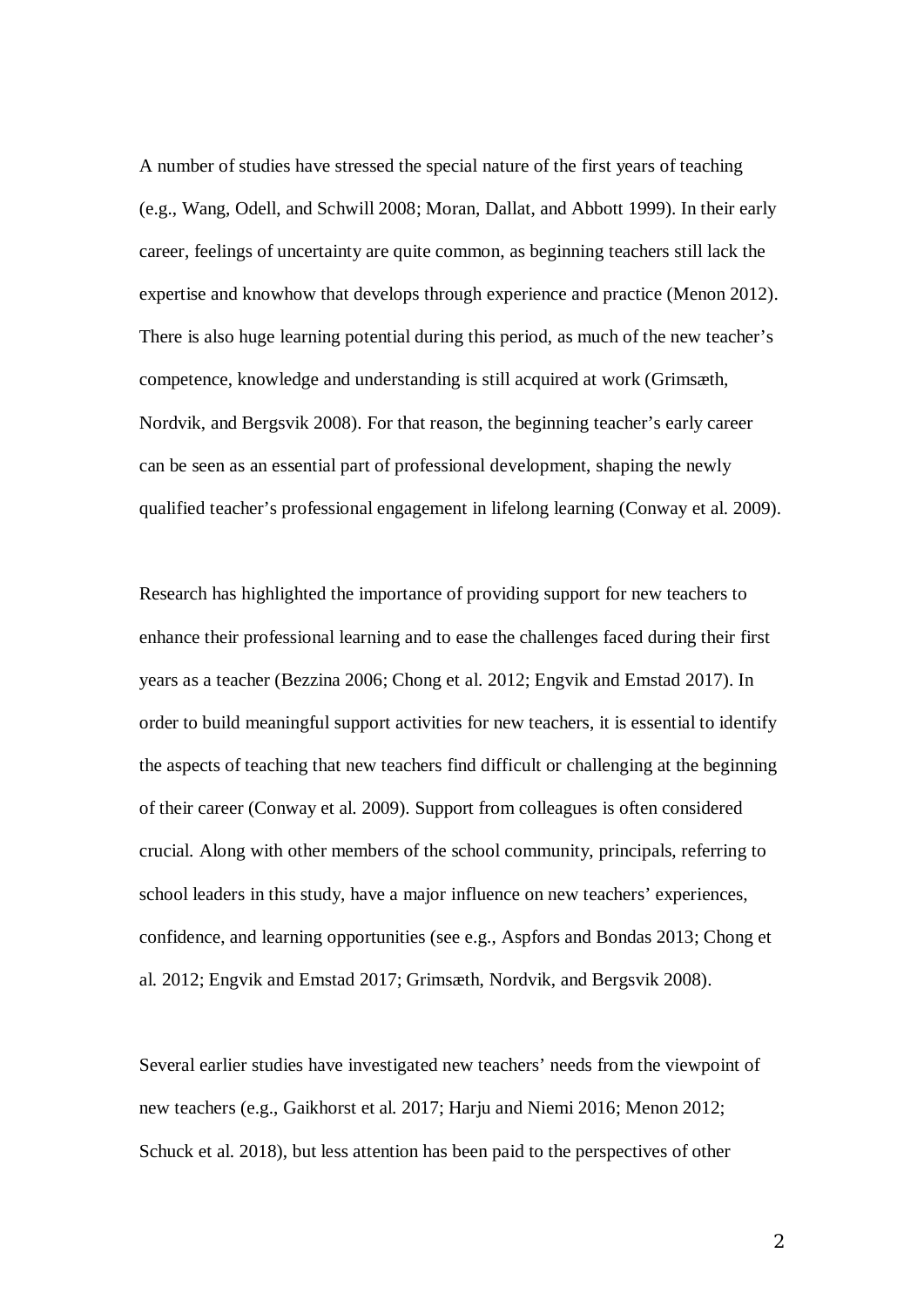members of the school community, including principals. Although new teachers are experts in relation to their own situation, principals' experiences can enrich our understanding of support needs. Approaching the topic from the principals' perspective, it is possible to examine the situation of new teachers at school level. Principals have accumulated experience of supporting new teachers over several years, giving them deeper insights into teachers' work and their learning and support needs.

In this context, the purpose of the present study is to investigate how principals prioritize and experience newly qualified teachers' support needs in respect of professional competences. For present purposes, newly qualified teachers were defined as teachers having less than five years' working experience as a teacher following graduation (see also e.g. Gaikhorst et al. 2017; Menon 2012). The first five years have been seen as the most important years for teachers' retention at work (e.g., Hammerness 2008; Lindqvist, Nordänger, and Carlsson 2014), and they are also perceived as a special time of professional development in the Teaching and Learning International Survey (TALIS) (OECD 2014). The study was set in Finland, where principals, as pedagogical leaders, play a central role in facilitating, supporting and developing activities for new teachers. By identifying support needs and exploring them using both quantitative and qualitative methods, the aim is to develop a comprehensive and detailed description of new teachers' situation and of the contemporary school as a working environment.

## **Newly qualified teachers and principals in the Finnish educational context**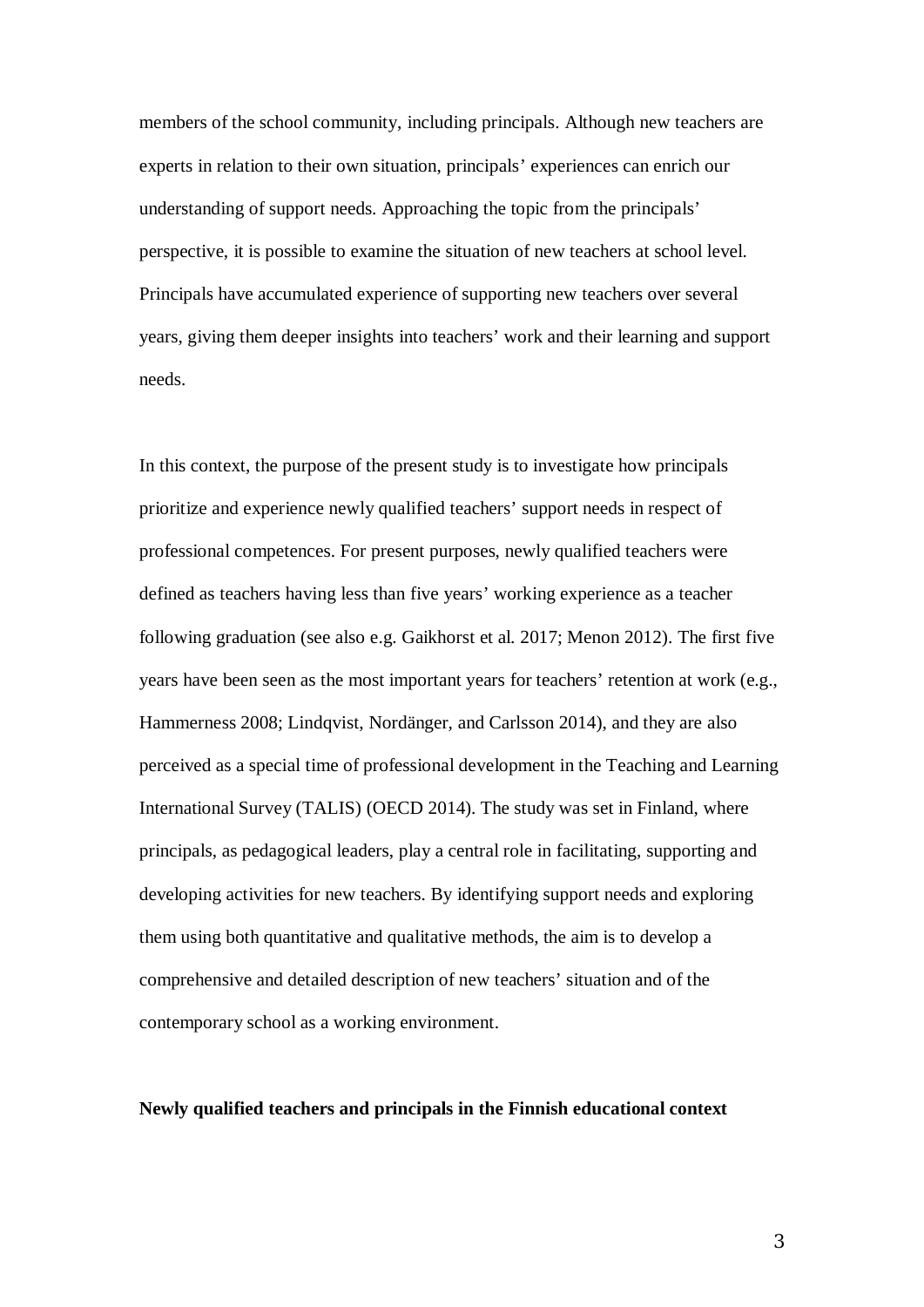In Finland, all basic education and general upper secondary school teachers are required to complete a five-year university-based master's degree in order to obtain a formal teaching qualification. Finnish teacher education emphasizes a research orientation and transversal competence, in such area as communication, selfregulation, social competences, and learning to learn skills (see, e.g., European Commission 2018). As described by Lavonen, Korhonen, and Juuti (2015), educational programs aim to help student teachers to acquire competences that include:

- a high-quality knowledge base in subject, pedagogical and moral knowledge;
- social, network and partnership skills; and
- lifelong learning skills, including research skills and development of one's own teaching, the teaching profession and curricula.

In Finland, teachers enjoy great autonomy (see e.g., Tirri 2014) and have the freedom to make their own pedagogical choices in the classroom, within the frameworks of national and local curricula. According to Vahtivuori-Hänninen et al. (2014, 25), teachers 'decide which goals and content they emphasize, what kinds of methods and materials they choose and how they arrange and create innovative learning environments.'

In combination with the complex nature of the profession, this wide autonomy may cause anxiety and concern at the beginning of the teacher's career. However, Finland still has no systematic, state-wide program for supporting beginning teachers during their first years of teaching. Instead, support for new teachers is organized locally by municipalities and individual schools (Jokinen et al. 2008).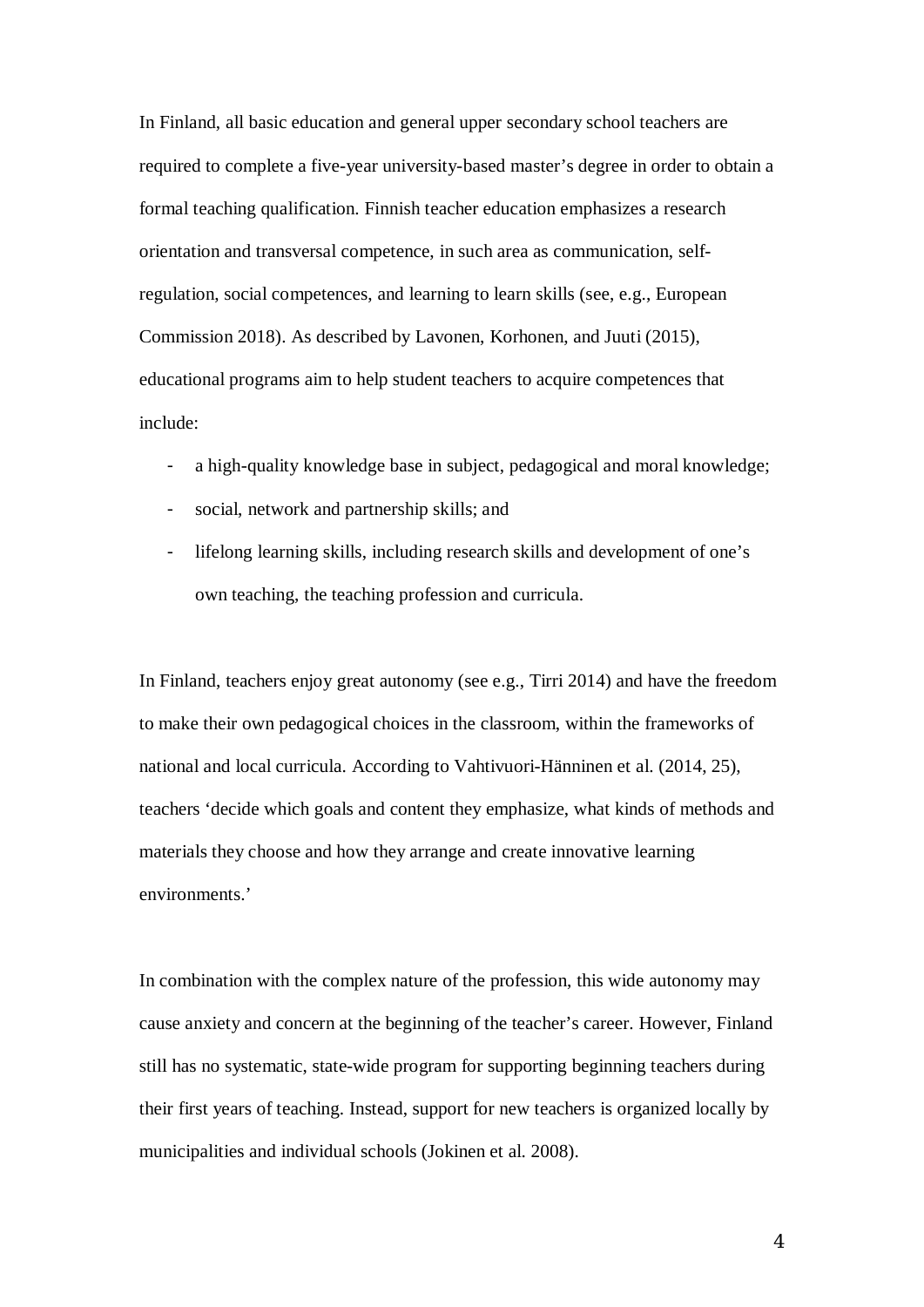This lack of a formal support system for new teachers means that the role of the school community—and especially of principals—in creating and providing support is all the more important. Aspfors and Bondas (2013) reported that new teachers in Finland found leadership at school level essential for support during their early career. This aligns with studies in other countries, which suggest that principals play a crucial role, for example, in socialising newly qualified teachers into the teaching profession (Engvik and Emstad 2017) and in creating and maintaining positive teaching and learning environments in schools (Bredeson and Johansson 2000).

In Finland, pedagogical leadership is a central element of school leadership (see e.g., Lahtero and Kuusilehto-Awale 2015), encompassing the whole school community from students to teachers. As defined by Sergiovanni (1998, 38), pedagogical leadership can be understood as 'capacity building by developing social and academic capital for students and intellectual and professional capital for teachers.' The main focus is on the students: According to the Finnish National Agency of Education (FNAE 2015a), supporting teachers in their professional development facilitates the main goal of teaching, which is student learning.

Lahtero and Kuusilehto-Awale (2015) divided pedagogical leadership into direct and indirect leading and managing. Direct leadership relates to quality of teaching and implementation of the curriculum. For example, principals are responsible for setting work objectives, ensuring the quality of teaching and supporting and leading teachers' learning and professional development. Indirect leadership means ensuring the conditions for good teaching and learning—for example, through strategic resourcing,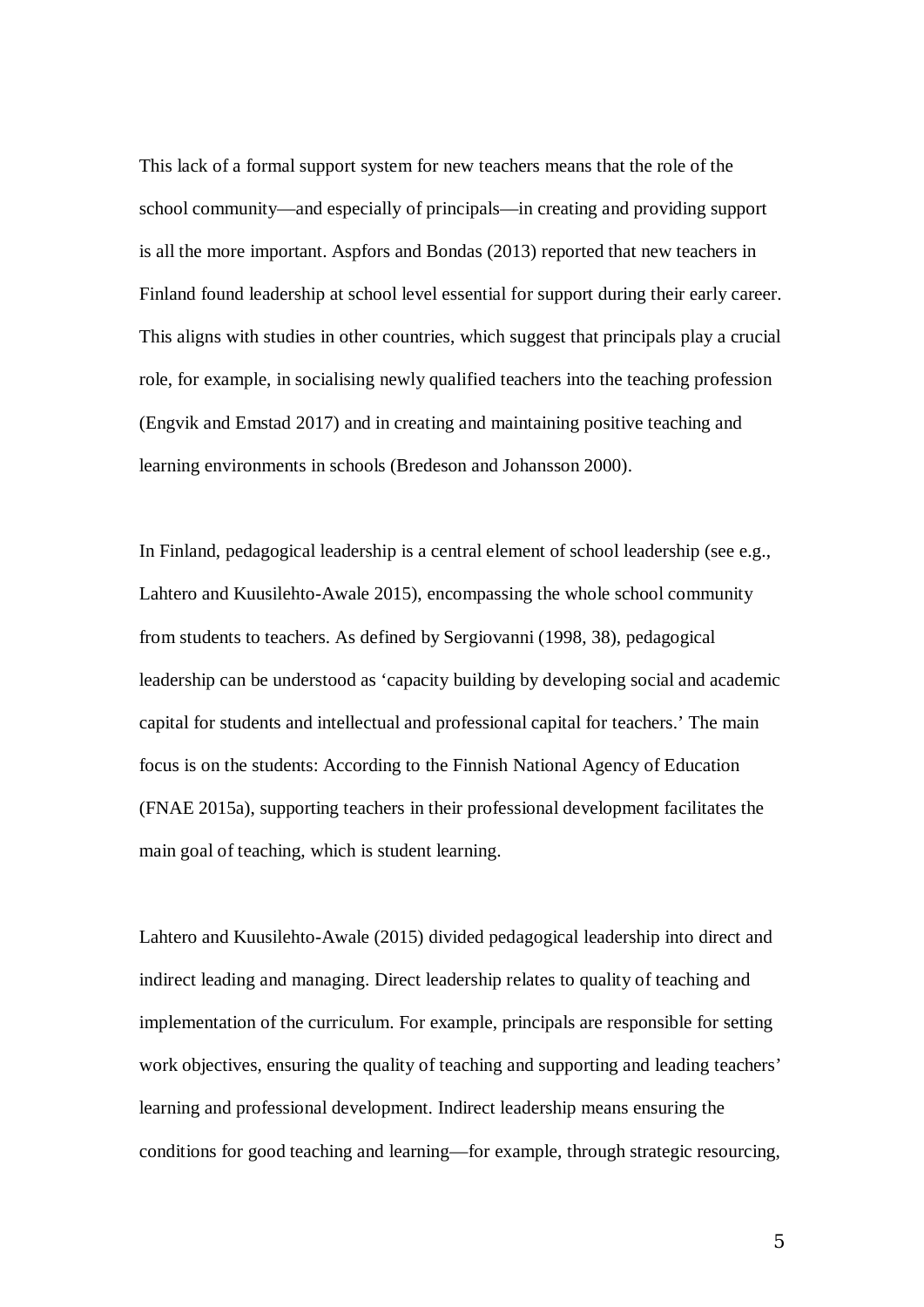advancing creative learning culture and executing shared leadership within the work community (see also e.g., Niemi, Kynäslahti, and Vahtivuori-Hänninen 2013). Principals' impact on teachers and school culture is also partly indirect. As Hanhimäki and Tirri (2008) pointed out, principals have an influence on the school's ethos and serve as role models for the community, even when they do not consider themselves to do so.

# **Newly qualified teachers' support needs in respect of professional teacher competences**

Professional learning is a continuous process. During this process, teachers acquire competences (i.e., knowledge, skills, and attitudes) that enable them to participate actively in the school community (see e.g., Caena 2014; Hakkarainen et al. 2013). According to Eteläpelto, Vähäsantanen, and Hökkä (2015), gained knowledge, unique work experience, and competences create the possibilities for teachers to act, make choices, and take stances in a school community. The European Commission (2013) distinguishes between *teaching* and *teacher* competences. Teaching competences are defined as classroom activities focused on teaching a class. Teacher competences, on the other hand, 'imply a wider, systemic view of teacher professionalism that is realised and implemented on multiple levels: the individual, the school, the local community and professional networks' (European Commission 2013, 10; see also Caena 2014).

Previous research has established that many of the challenges faced by new teachers relate to activities in the classroom. For example, Bezzina (2006) reported the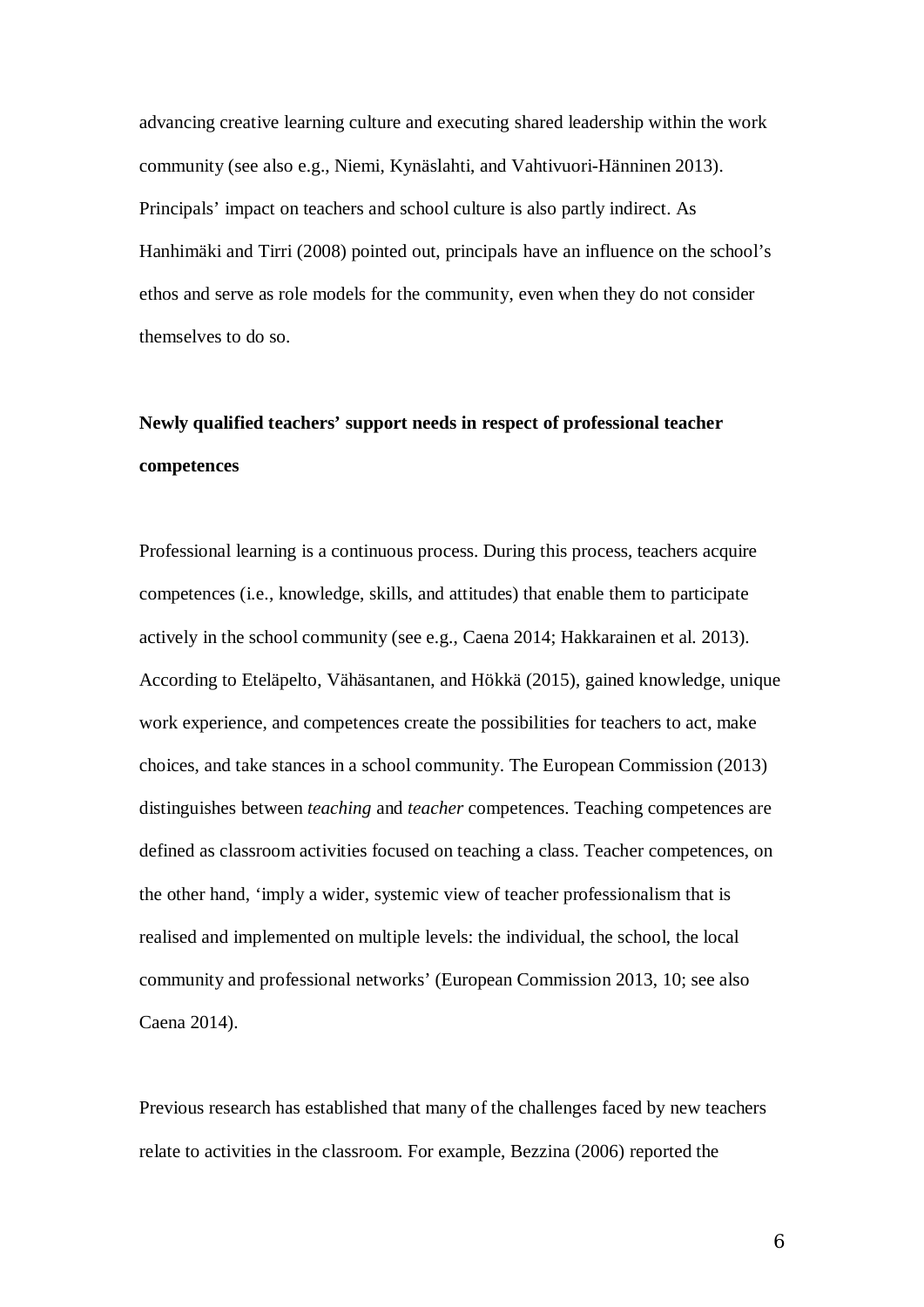challenges of coping with class discipline, mixed ability classes and curriculum demands. In their study of school leaders evaluating new teachers' competences, Chong et al. (2012) reported similar findings, highlighting assessment and feedback, instructional strategies and classroom management as areas of improvement.

However, new teachers' challenges are not confined to tasks inside the classroom. In their study of newly qualified teachers from Finland, the United Kingdom, Portugal and Belgium, Harju and Niemi (2016) noted a need for support in addressing conflict situations such as bullying. The Finnish teachers also expressed a need for more support in working with student welfare groups, which are multi-professional groups that help students in difficulty. Their findings also indicated that new teachers would like more support in mastering broad teacher competences such as supporting students' comprehensive growth and revising learning environments. These competences entail creativity and collaboration between different members of the school community.

In a broader perspective on new teachers' needs and challenges, Menon (2012) noted that the problems encountered by new teachers related to the need to adjust to the organizational setting and the realities of the school. Similarly, in a qualitative study of school leaders' experiences of new teachers' competences, Grimsæth, Nordvik, and Bergsvik (2008) reported that school leaders identified a lack of clarity in new teachers' knowledge of the school system, school organization and school culture. Leaders also highlighted the importance of developing qualities such as leadership, authority, social competence, and independence. In addition, new teachers were seen to need support and practice in cooperating with parents.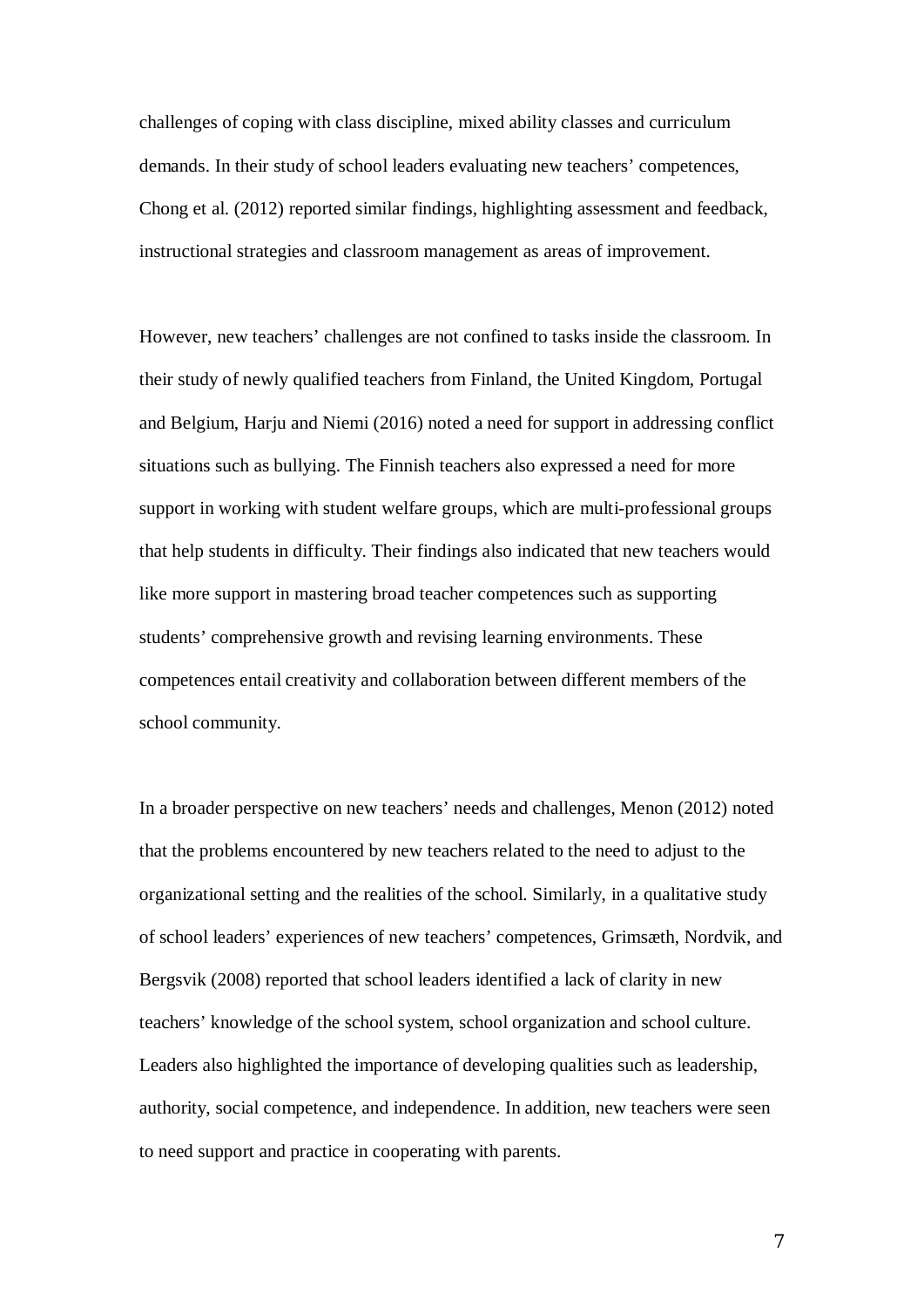### **Objective**

The present study focused on principals' views about the support needs of newly qualified teachers in respect of professional competences. Here, teaching is understood as a broad, multifaceted profession entailing a wide range of competences. The research question was as follows: *For which teacher competences do Finnish principals see new teachers as needing more support, further training, or professional development?*

#### **Participants**

The study data were collected from Finnish principals during the autumn of 2016. To begin, an e-questionnaire was sent to principals through the Finnish principals' association, which has more than 800 registered members. As the number of respondents was low, the questionnaire was also sent by email to 250 principals chosen by simple random sampling. The selected principals were working in comprehensive and general upper secondary schools in different parts of Finland. In total, 106 principals responded. As two of the respondents completed only the background information, their responses were excluded, leaving 104 responses to be analysed.

Instead of aiming to get a statistically generalizable picture of the situation of Finland, the aim of this study was to acquire a more detailed understanding of the multifaceted nature of new teachers' situations and the competences and support required during their first years at work (see, e.g., Denscombe 2014). In order to reach this aim,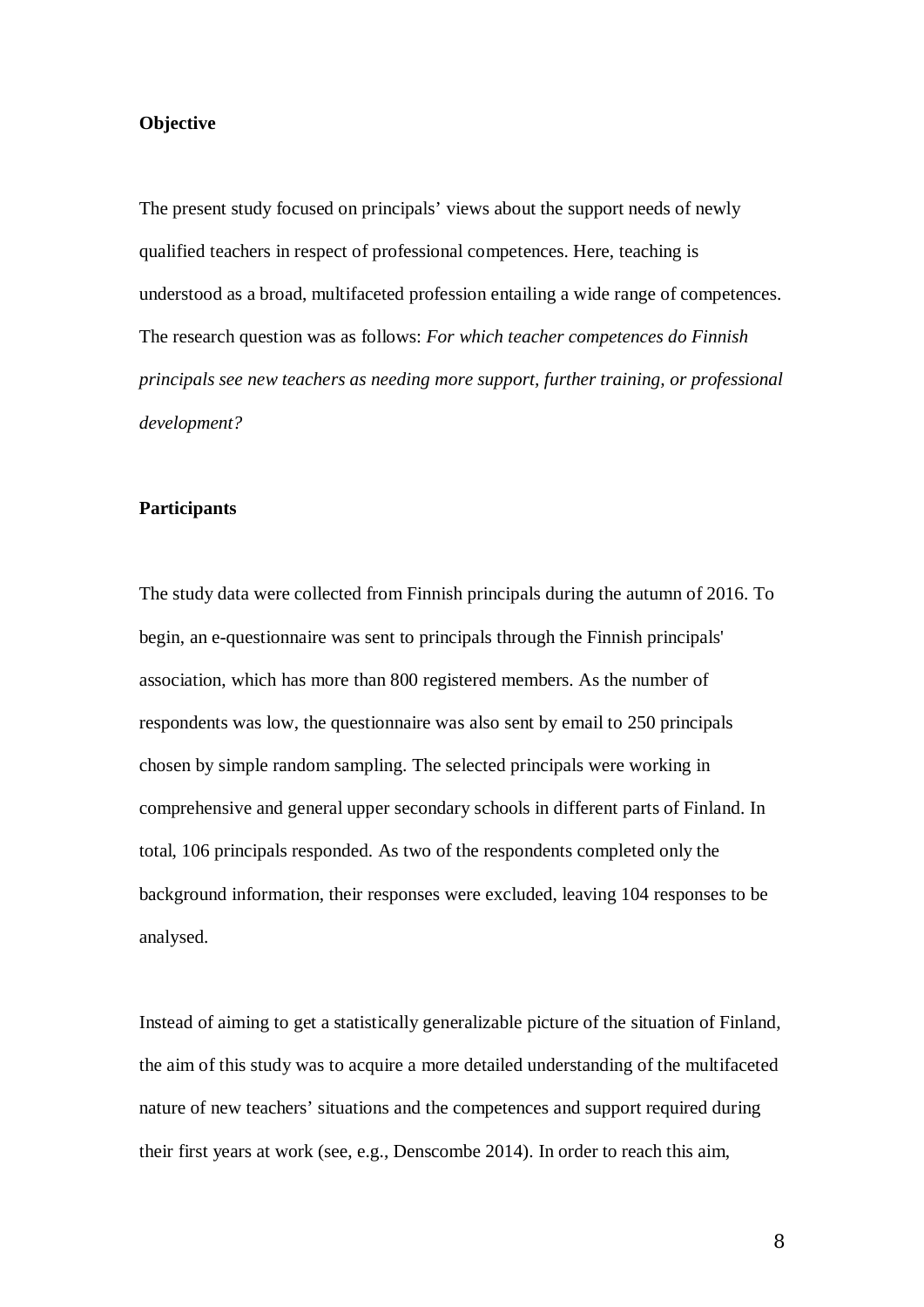principals with diverse backgrounds and from various parts of Finland were asked to respond to the questionnaire.

In the final sample, 51 were female and 53 were male. Of these, 66.3% respondents were over 50 years old; 93.3% held at least a master's degree; 95.2% had accomplished an examination in school administration or at minimum a 25 ECTS administration course at a university; and 54.8% had more than 10 years of working experience as a principal. Most of the respondents (76.9%) were working in basic education at either grades 1–6 or 7–9; some were also involved in pre-primary education, special education, voluntary additional basic education, or general upper secondary education, with 23.1% working at upper secondary level. Only six principals had no new teachers in their school at the time of the study; 79.8% reported having one to five new teachers and 14.4 % reported having six or more new teachers in their school.

## **Instruments**

The questionnaire consisted of four sections: 1) principals' background information; 2) questions about newly qualified teachers' needs; 3) questions about principals' needs in supporting new teachers; and 4) open-ended questions. For the purposes of this study, sections one, two and four were used, and these are briefly described below.

In addition to background information, the instrument comprised 40 questions related to different aspects of teachers' professional competence. The variables were built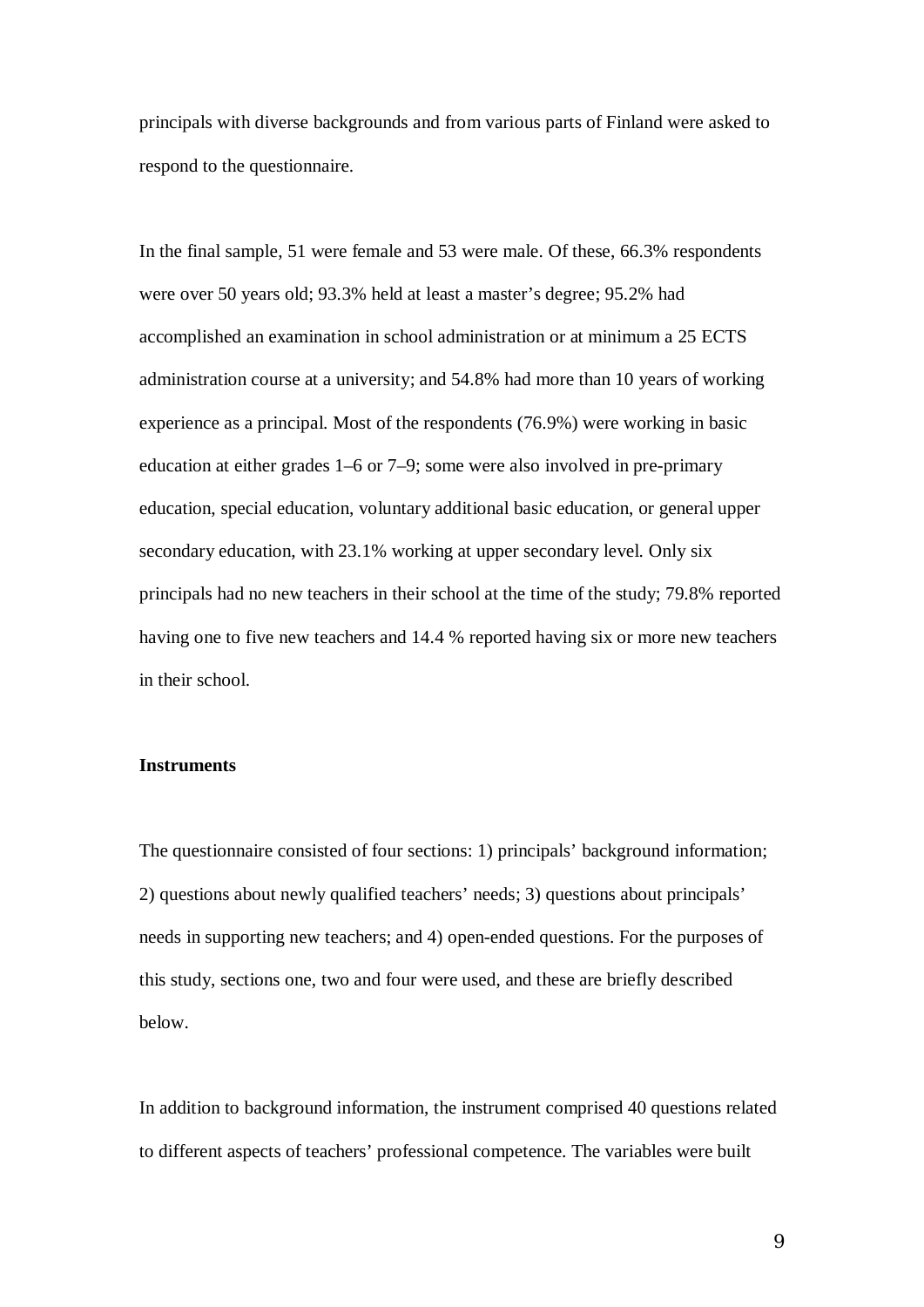around five dimensions: 1) Designing one's own instruction; 2) Cooperation (working with others); 3) Ethical commitment to the teaching profession; 4) Student diversity and preparing them for the future; and 5) The teacher's own professional learning. These dimensions were based on earlier studies and documents describing teachers' work (e.g., Commission of the European Communities 2007; European Commission 2005; Niemi 2011, 2012, 2014).

This instrument has been used in earlier studies—originally, in surveys of Finnish student teachers (Niemi 2012, 2014), as well as in a comparative study of Finnish and Turkish teacher education (Niemi, Nevgi, and Aksit 2016). In addition, it has been used to investigate the support needs of newly qualified teachers (Harju and Niemi 2016). For the purposes of the current study, the instruction to participants read as follows.

New teachers face many new situations at the beginning of their career. Teacher training programs form the base for the profession, but new teachers still encounter situations in which support, counselling, mentoring, or further training is needed for professional development. How would you, as a principal, evaluate newly qualified teachers' support needs? In which respects you think they need more support, counselling, mentoring, or further training?

The participants responded on a 5-point Likert scale: *(1) Not at all or very little; (2) A little; (3) Somewhat; (4) Much; and (5) Very much*.

The questionnaire also included one open-ended question: 'In which respects do you think newly qualified teachers would especially need more support? How are the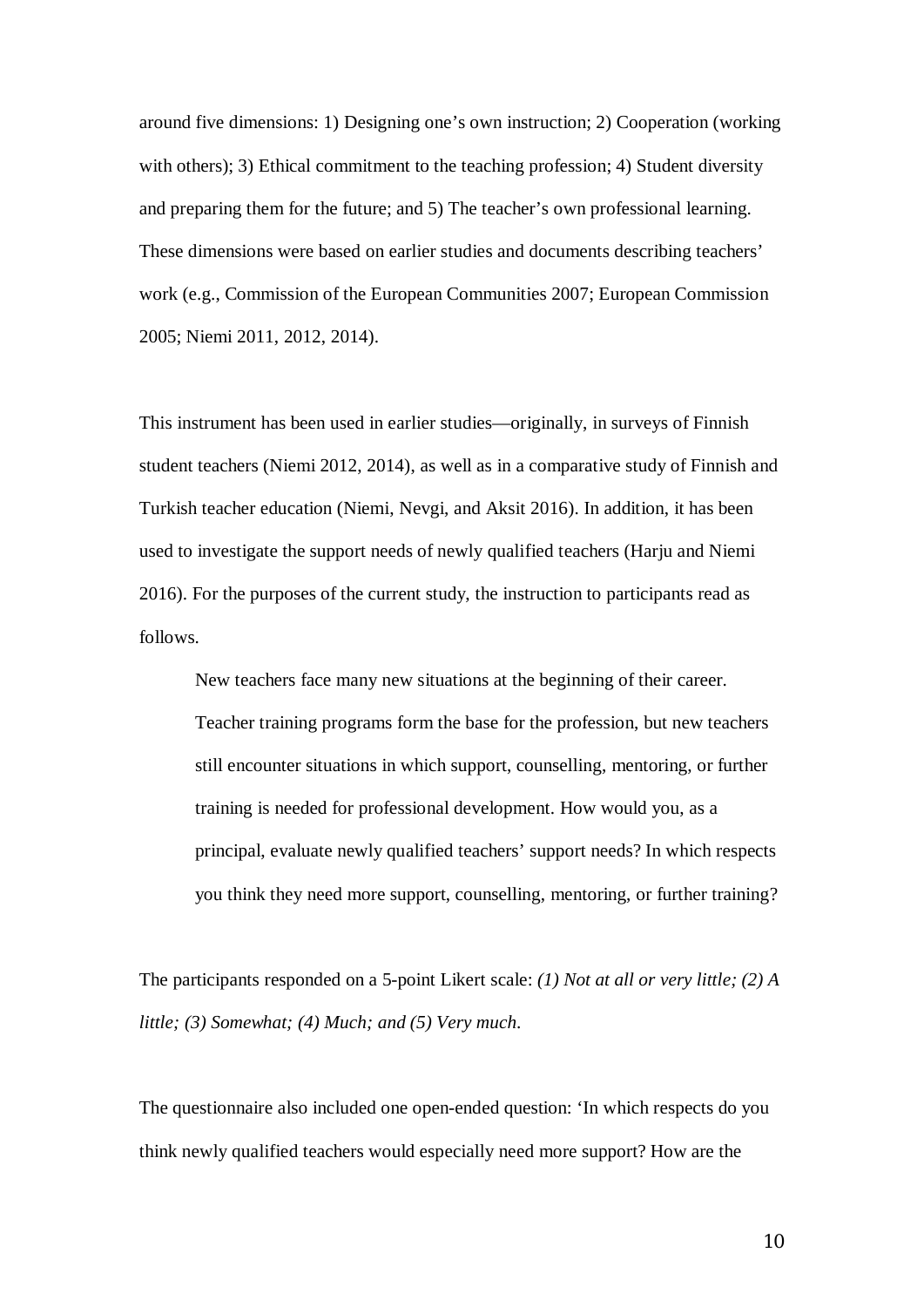needs of new teachers addressed in your school?' In responding to the open-ended question, participants could elaborate freely on their experiences and opinions without any limitations on word count.

#### **Data analysis**

The analysis combined quantitative and qualitative methods. Descriptive statistics were used to investigate the support needs of newly qualified teachers as perceived by principals. Principal component analysis was used to explore the dimensions of professional competences implicit in principals' responses. Deductive qualitative content analysis was used to analyze responses to open-ended questions, in order to achieve a detailed understanding of the findings of principal component analysis and to refine the formed dimensions (Braun and Clarke 2006; Hsieh and Shannon 2005).

One missing value was found at the outset, and this was replaced with a value defined by unconditional mean imputation. The data were then explored using descriptive statistics. To identify the most urgent needs, mean values of the various issues were identified and listed in descending order.

The aim of the principal component analysis was to explore the structure of professional competences—that is, the dimensions of professional competences that could be identified from the data and the emphasis placed on each of these dimensions in the participants' responses. Given the information from previous studies (Niemi 2012, 2014; Harju and Niemi 2016) about the possible structure of these dimensions, the data were first analysed using confirmatory analysis by extracting the specified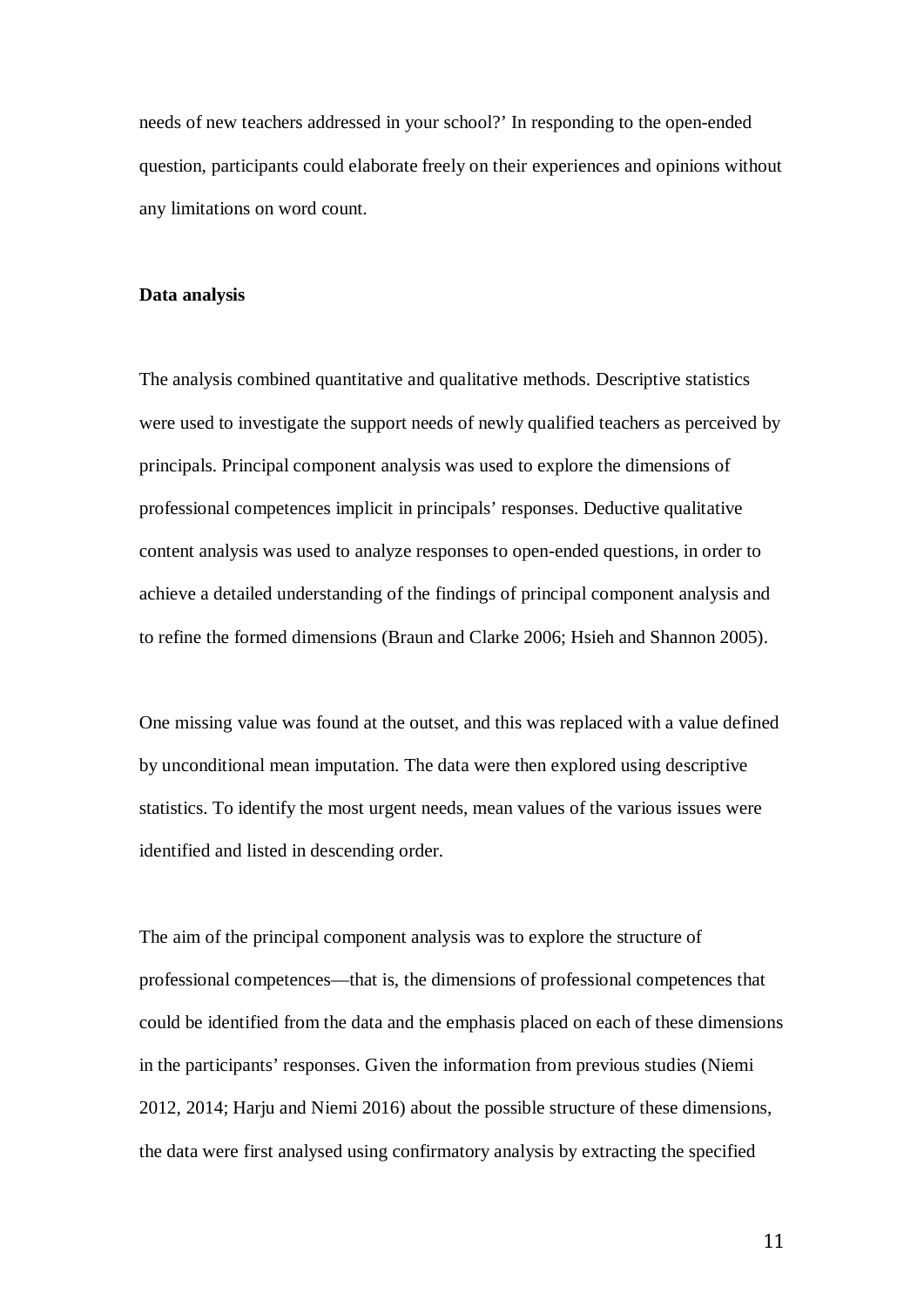number of dimensions (five and eight). However, as these earlier models did not yield a suitable structure for the dimensions identified here, the number of dimensions was left open.

Using principal component analysis and oblimin rotation, nine dimensions were initially derived for the 40 items. However, as Cattell's scree test revealed that no notable change occurred after the sixth component, a six-component solution was adopted for further analysis. The dimensions were acceptable on the basis of the KMO-Bartlett test, with values of the communalities varying between 0.424 and 0.792. The six components explained 61.55% of the variance, and they were named on the basis of the strongest items or overall content of the component. Names of the dimensions are shown in Table 1, along with eigenvalues and rotated sums of squared loading for the six-component solution.

## [Table 1 near here]

The six-dimension model shared some similarities with models from previous studies in which this instrument was used. For example, the dimensions of *Holistic student support* and *Work outside the classroom* were almost identical to those in the previous study, in which newly qualified teachers' responses were analyzed (see Harju and Niemi 2016). Both analyses also yielded the dimension of *New learning environments*. In both cases, this dimension included the same variables, although some new variables were also identified in the current study.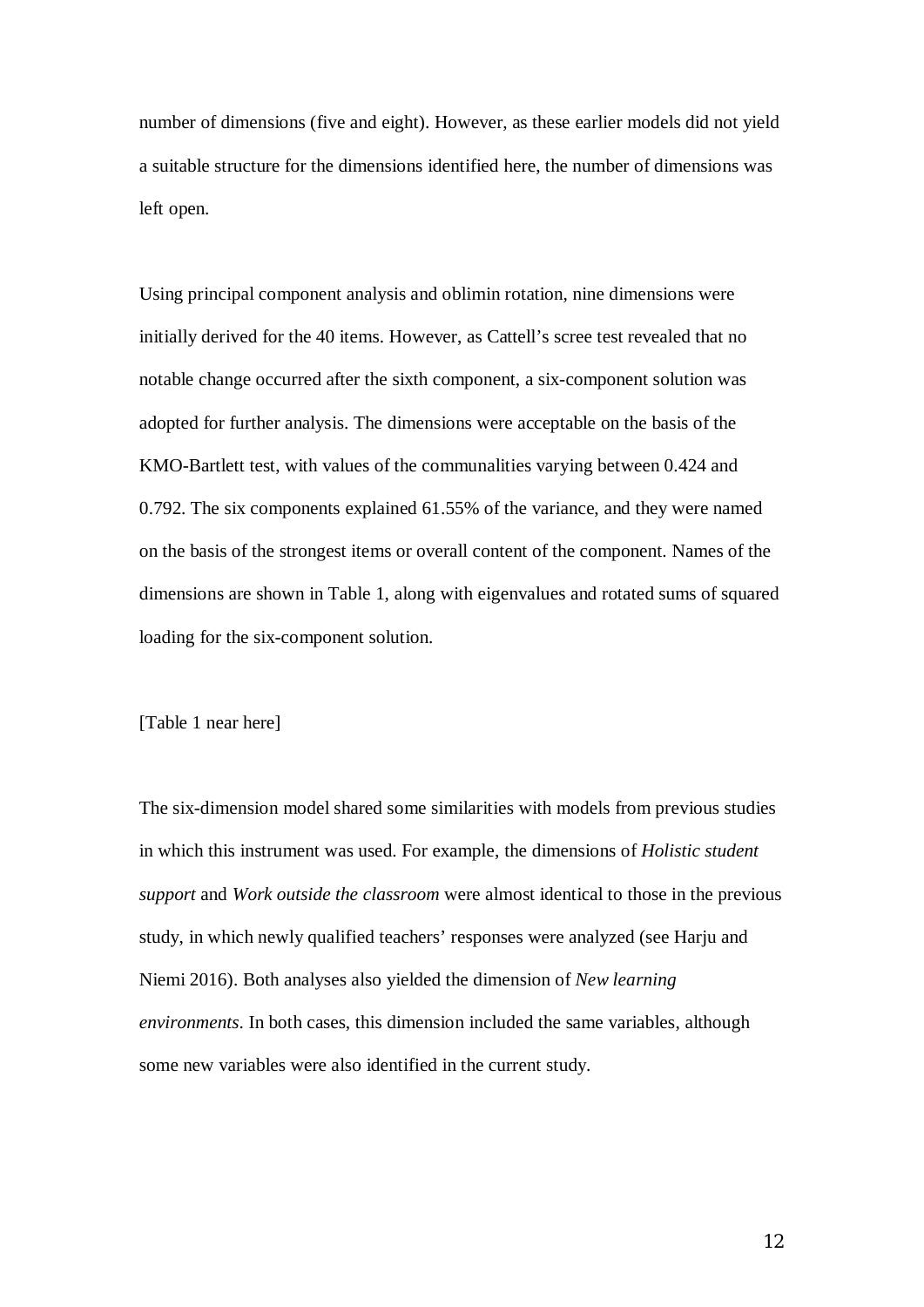Based on the six-dimension model, summative variables were constructed, using Cronbach's alpha scores to determine the reliability of dimensions and new variables. Reliability values were high for most of the dimensions (Cronbach's alpha scores varied between 0.850–0.906), with two exceptions: *Work outside the classroom* (Cronbach's alpha = 0.683) and *Cooperation with parents and colleagues* (Cronbach's alpha  $= 0.5$ ). The latter dimension's low score may result from the small number of variables, as there were only two items in that dimension. The dimensions and constituent variables are listed in Table 2, along with Cronbach's alpha scores. These dimensions were further explored using descriptive statistics and also served as a framework for the subsequent deductive content analysis.

[Table 2 near here]

In the case of the qualitative data (principals' responses to open-ended question), the length of responses varied from long (about 20 lines of text) to short (one to two lines); most responses fell somewhere between. In all, the data yielded 10 pages of text for the deductive content analysis. The six identified dimensions were used to explore how principals' written responses concretized and deepened the dimensions' themes—that is, to investigate the support needs referred to in principals' descriptions. Thus, instead of providing a comprehensive description of all of the data, the aim was to take a closer look at distinct themes described by the principals (see, e.g., Braun and Clarke 2006).

According to Hsieh and Shannon (2005), the limitations of the deductive approach include the possibility of a researcher's concentrating too much on evidence that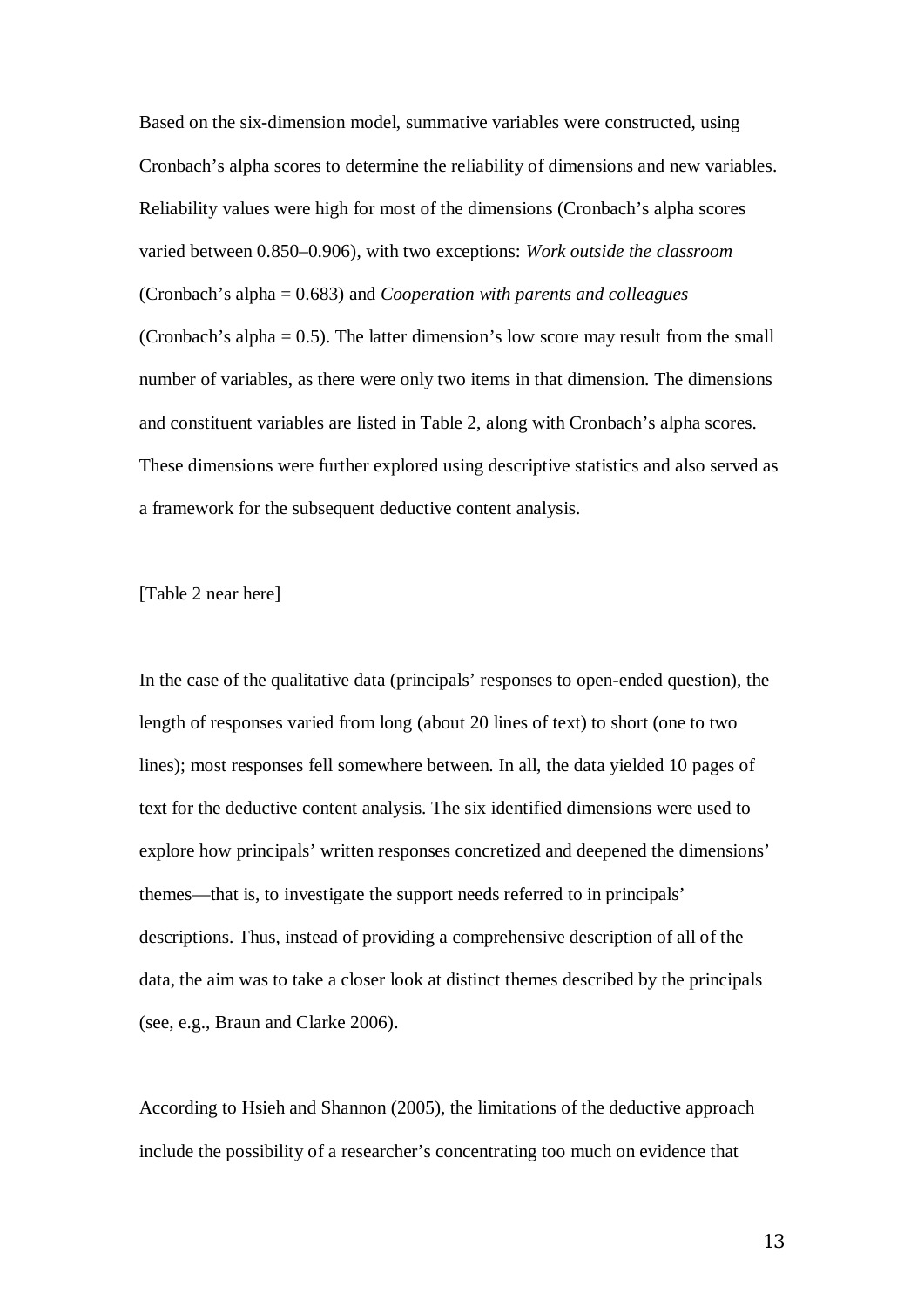supports an existing theory or a model. This risk was acknowledged during the analysis process by our also taking into account the possible non-supportive elements that could be inferred from the data. However, it was found during the analysis process that the open-ended descriptions were very congruent with the six preidentified dimensions.

The first phase of analysis was preparation: reading through the data several times to gain a sense of the whole. To clarify occurrences of the dimensions of teacher competences in the principals' descriptions, a categorization matrix was then created, and the data were categorized and coded according to this matrix (see e.g., Elo and Kyngäs 2008.) Table 3 shows an example of this process, in which one quote is coded as subcategories that together form the main categories. In this example, the main categories are part of dimension 5 (*Teacher as independent professional*).

[Table 3 near here]

# **Results**

The identified 40 competences were first categorized according to their mean values. Focusing on needs most emphasized by principals, a higher mean value indicates a greater perceived need for support for new teachers. Table 4 lists the ten most emphasized competences; the complete list of competences can be found in Appendix 1.

[Table 4 near here]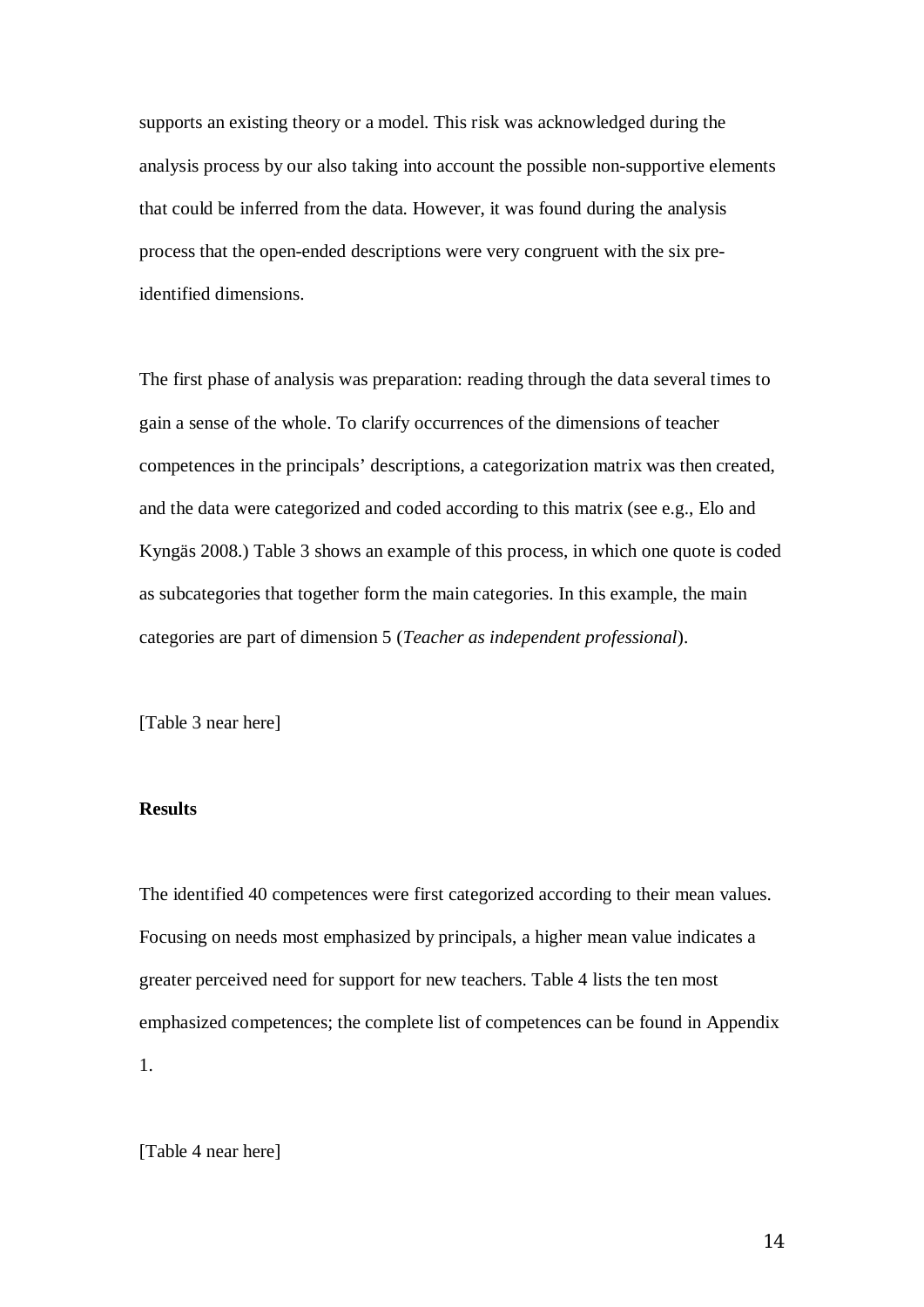All of the most urgent needs included competences that are largely attained and learned by active participation in school activities. According to the participating principals, the most essential support need related to working with a student welfare group (multi-professional groups that aim to develop and support students' welfare at school). Although Finnish teacher education programs include courses on this topic, the skills and ways of working are usually learned through practice. In addition, as the practices of student welfare groups can vary across different schools, context-specific experience is needed in order to function as a member of the group.

The principals also considered that new teachers needed significant support for acting in conflict situations, managing classroom interaction and cooperating with parents. Again, these competences are largely learned in real-life situations and require the teacher to adopt a consistent, independent approach.

Much emphasis was also placed on competences related to providing comprehensive support for students. Principals felt that newly qualified teachers need more support in evaluating and grading students and in assessing their learning capacity. Differentiating teaching and developing the student's whole personality were also considered important. These student-focused competences emphasize how best to promote learning and work for the student's benefit.

Principals also considered that newly qualified teachers would need support in developing the school curriculum and adapting to the school's changing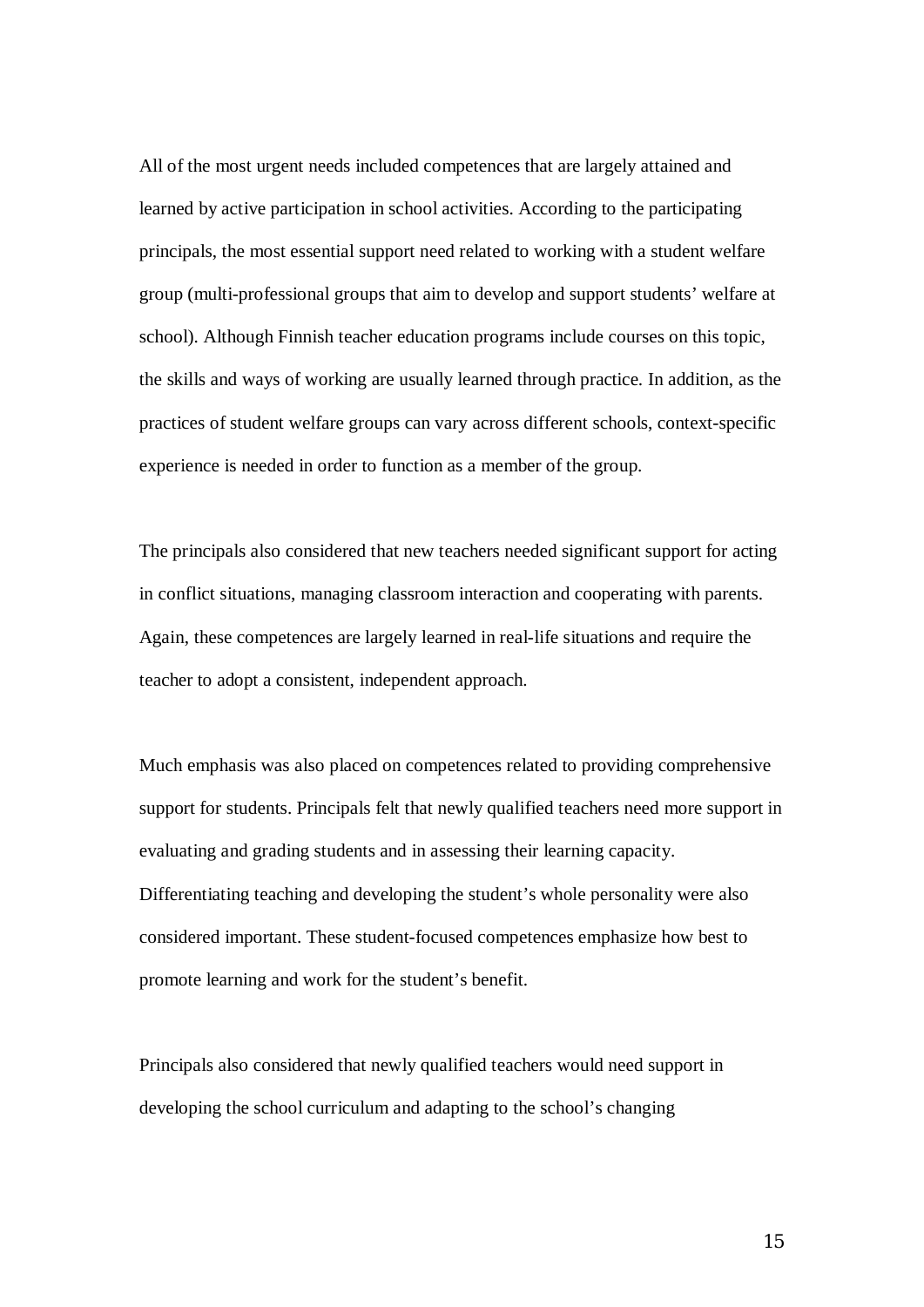circumstances. These competences require collaboration with stakeholders both inside and outside the school and the ability to create, organize, and be renewed.

The structure of professional competences was also explored. In this regard, the aim was to investigate which dimensions of professional competences were to be found in the data, and the emphasis placed on these dimensions in principals' responses. The dimensions and their mean values are shown in Table 5.

[Table 5 near here]

The highest mean values related to the dimensions *Work outside the classroom* and *Cooperation with parents and colleagues*. Principals felt that new teachers need significant support with these competences at the beginning of their career. *Holistic student support* was also considered important, with less emphasis on the dimensions *Teacher as independent professional*, *New learning environments* and *Work in society and professional growth* (although these also achieved mean values higher than 2.6).

The contents of principals' written descriptions were categorized under the six dimensions, which are aggregated in Table 6, along with their constituent elements. Next, the qualitative findings are discussed in more detail under the various dimensions.

[Table 6 near here]

## *Work in society and professional growth*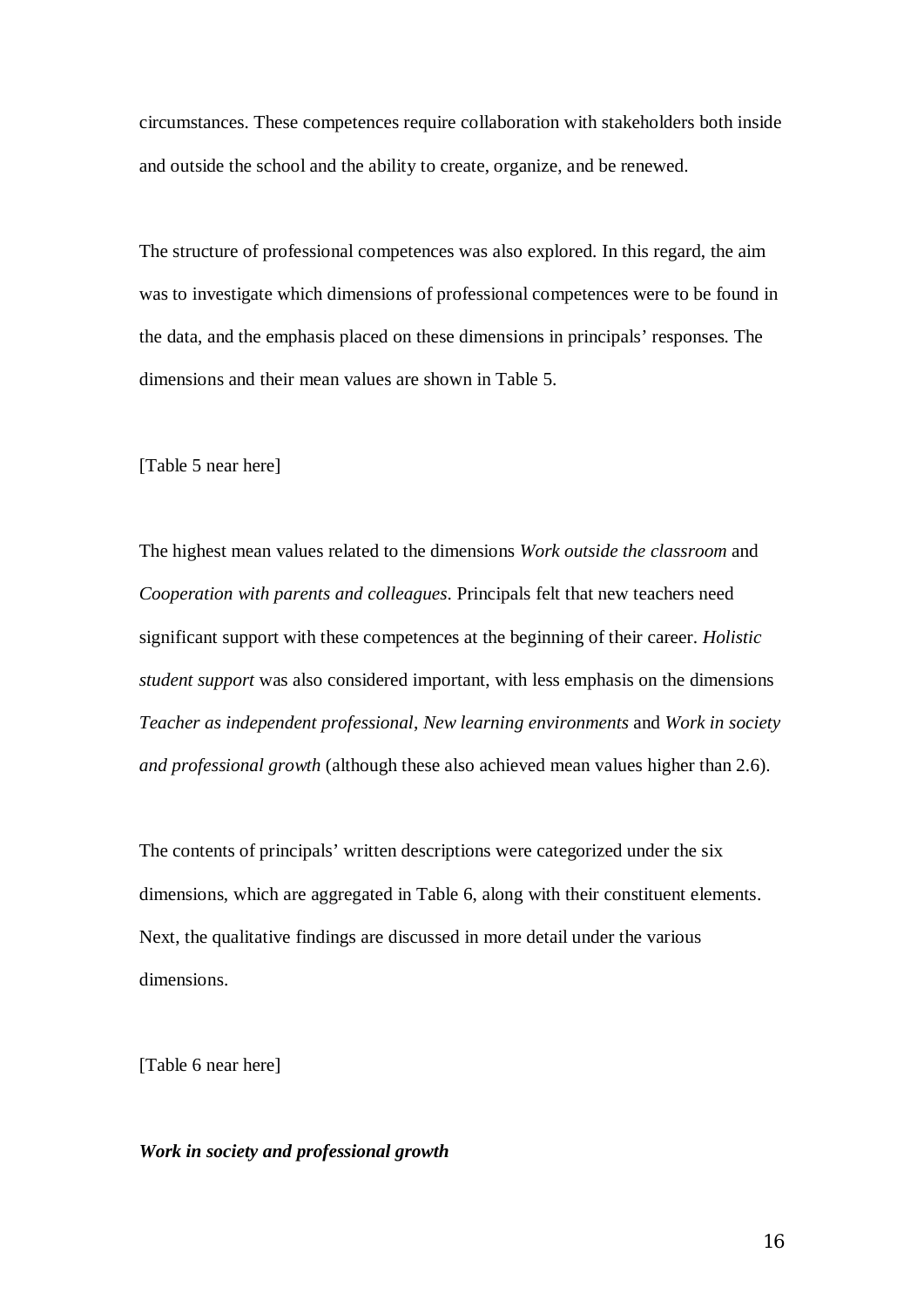Some principals felt that new teachers would need support in working in society especially in creating and maintaining interaction with members of the local community and acquiring local knowledge.

Professional development was also seen as essential. The principals' responses described professional growth in terms of developing 'teachership' (referring to the quality of being a teacher), including the cognitive, practical, social and affective aspects of teaching (Smith and Ulvik 2015). This was seen as a matter of developing a professional identity and one's own work. It also included the element of reflecting on one's own understanding of pedagogy, the value base of the profession and issues of knowledge and learning. For example, it was suggested that professional growth leads to a change of focus; as one principal wrote: '"Teacher as the center" is quite natural [as a way of thinking] for novice teachers. Support is needed in order to develop "student as a center" thinking."

# *Work outside the classroom*

Several principals mentioned that new teachers would need support in coming to terms with the expansive nature of teaching. Teaching extends beyond actual teaching to other tasks outside the classroom, which were described as including, for example, tutoring duties, disciplinary educational discussions, writing notes and reports, collaborating with colleagues and creating, developing and evaluating the local curriculum.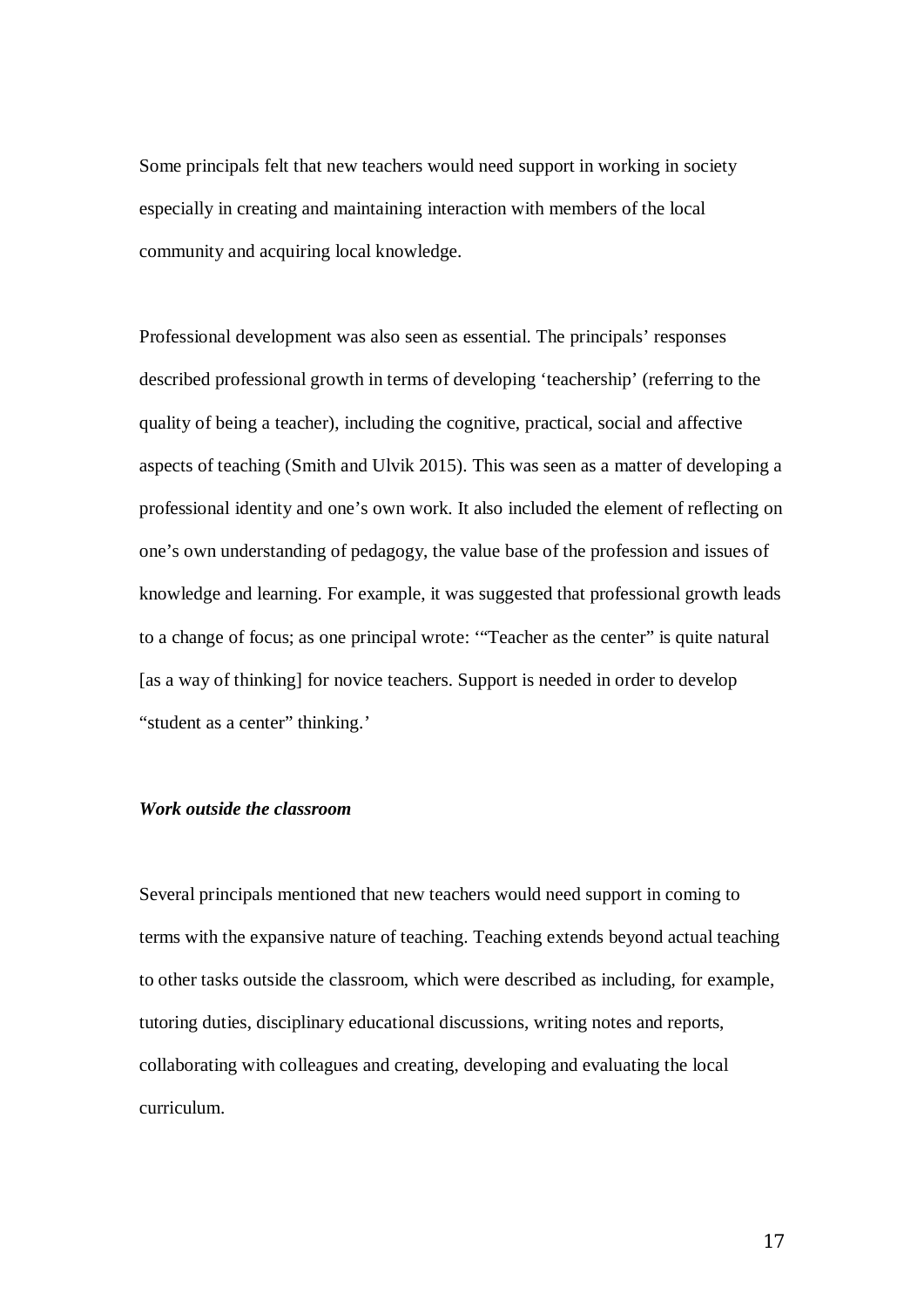Principals also felt that new teachers need support in adapting to the culture of a school community. In particular, it was considered essential to learn the school's practices and to engage with its aims and rules. As one principal described it, 'New teachers need information about the school practices. They have to know the "accepted routines" so we can work in line."

As well as learning school practices and finding their place in the work community, new teachers were also seen to have a transformative role, and principals' responses stressed that development of the school community was essential. Among principals who suggested that support from the community enabled the development of school practices, one wrote as follows: 'New teachers need support in order to really improve and change practices in schools. A work community that has worked together for a long time may sometimes put an eager new teacher down.'

### *Holistic student support*

Several principals wrote that new teachers need support in facilitating students' learning and schooling—that is, understanding and implementing support measures and school welfare plans, differentiating teaching and tutoring and collaborating with student welfare services and special education professionals. However, not all principals agreed; one argued that new teachers are familiar with these competences, and that it is the more experienced teachers with more than 20 years of working experience who need support in such matters.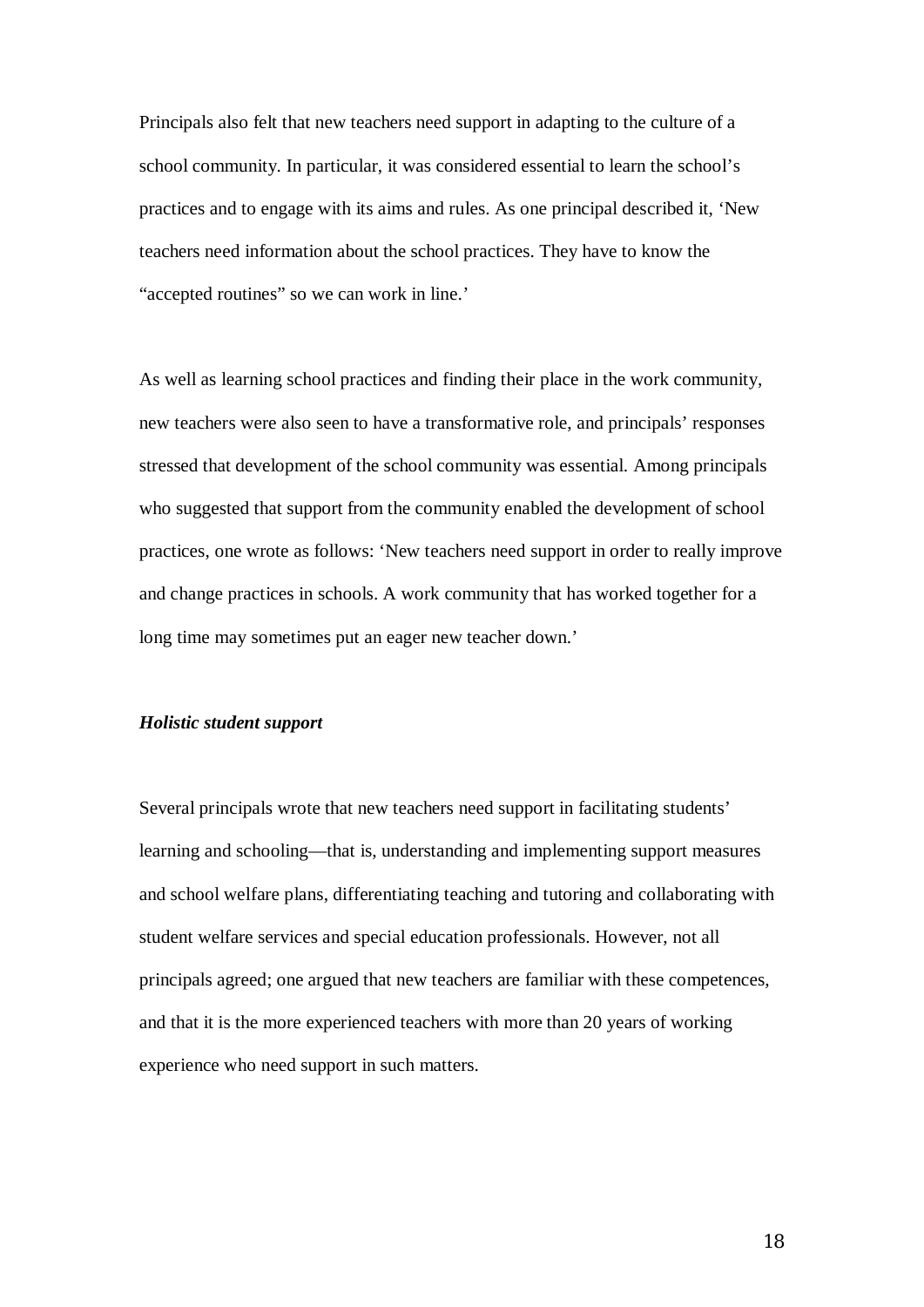Supporting students' individual, all-round growth was also considered important. Principals wrote that new teachers need to learn how to recognize students' individual needs during group instruction, how to support comprehensive learning and how to take a genuine interest in students, which also involves being impartial. In the following quote, one principal describes how difficult it can be for new teachers to see students as individuals and to support their individual needs: 'It is hard for new teachers to see students as individuals. There is a risk that all students will be treated the same way or required to do the same things, based on the wrong kind of impartiality.'

### *Cooperation with parents and colleagues*

The support that new teachers need in interacting and cooperating with parents was mentioned in several responses. Many principals noted that meetings with parents can be challenging nowadays and so require certain social skills: 'Interaction with parents requires lots of social skills nowadays. Parents' excessive requirements, parents with mental problems and encountering children at risk of exclusion can break a new teacher quite quickly if they lack support.' In this context, emotional strength was also mentioned as an essential element.

Collaboration with colleagues was also considered important. This was seen to occur at two levels: at school community level, where wider plans and decisions are made, and at classroom level, where, for example, joint teaching projects may be planned and implemented.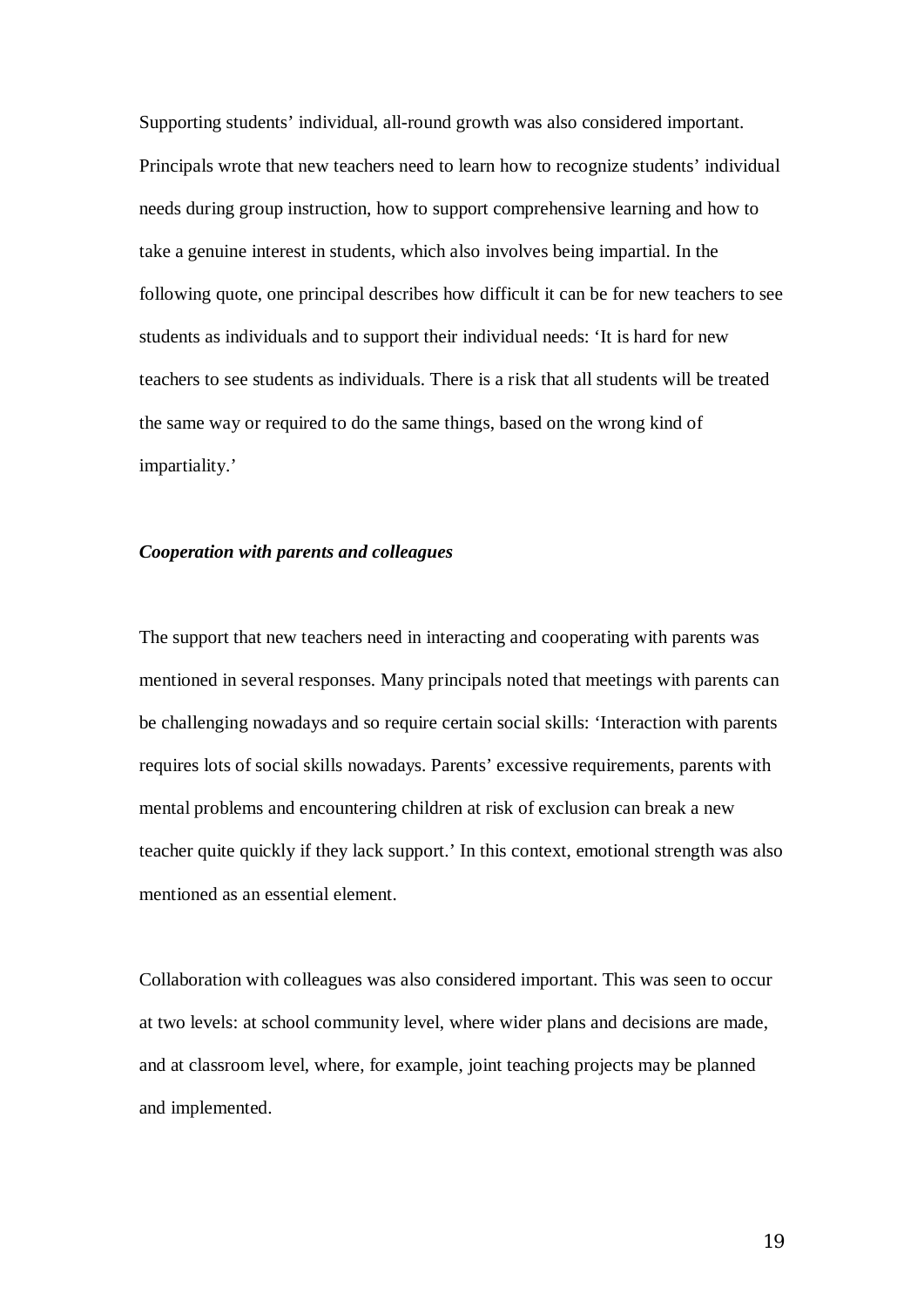#### *Teacher as independent professional*

Many of the participants' accounts referred to the support needed in setting boundaries for one's own work. As new teachers are often conscientious performers who try to work hard, perform well and meet the expectations set for their work, it is important that they learn how to manage time and set limits for that work. Emotional pressure can also come as a surprise, and some principals highlighted the importance of learning to be kind to oneself: 'Everything does not always succeed. [Support is important so that new teachers] are not immediately exhausted by different pressures and requirements. They have to learn to be kind to themselves—everything in every class does not always succeed.'

Competence in independent working was also seen as an important support need. This was seen to include such elements as making independent pedagogical decisions, managing classroom interactions and understanding the curriculum as a base for one's own teaching. In addition, principals felt that new teachers need support in developing self-confidence, managing their own work and finding and maintaining their own teaching approach and style. According to some respondents, there are several ways of teaching, and everyone has to find an approach that suits them.

Principals also felt that new teachers need support in learning to act independently in complex, challenging and surprising situations. As one principal explained:

Situations are so complicated and students so dissimilar that the same rules cannot be applied in the same way everywhere. I understand that [new teachers wish to know] the standard rules, but life is just so complex that the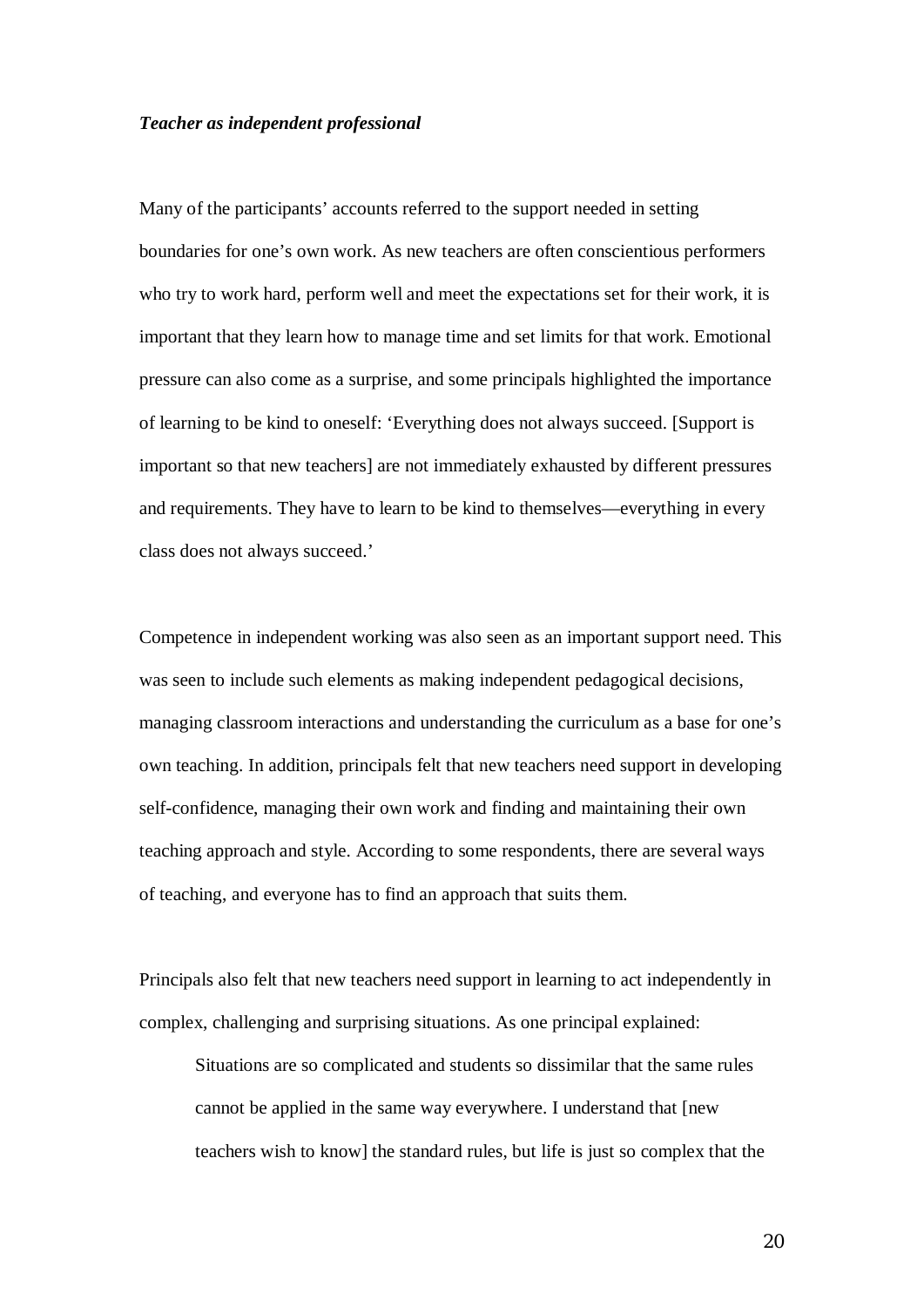same rule cannot be applied to different students and situations. New teachers need to think independently in difficult situations and act in whatever way seems best.

It follows that newly qualified teachers need support in learning to independently interpret situations and deciding how to act. The ability to adjust ready-made plans was also considered important, as days at school do not always go as planned.

Principals also felt that new teachers need support in developing accountability and responsibility. They also need to learn how to be a well-rounded adult for their students: 'New teacher need support for example (…) in being an adult and taking responsibility in complex and perhaps surprising everyday situations at school.'

#### *New learning environments*

Some principals also believed that new teachers need support in implementing the requirements set out in the latest national curricula. In Finland, the core curricula for basic education (FNAE 2014) and general upper secondary schools (FNAE 2015b) include such elements as transversal skills, multidisciplinary teaching and digital learning. According to principals, it is essential that new teachers learn how to plan, implement and evaluate teaching in line with the new curriculum—for example, more emphasis should be placed on creating multidisciplinary teaching and pedagogical collaboration.

# **Discussion**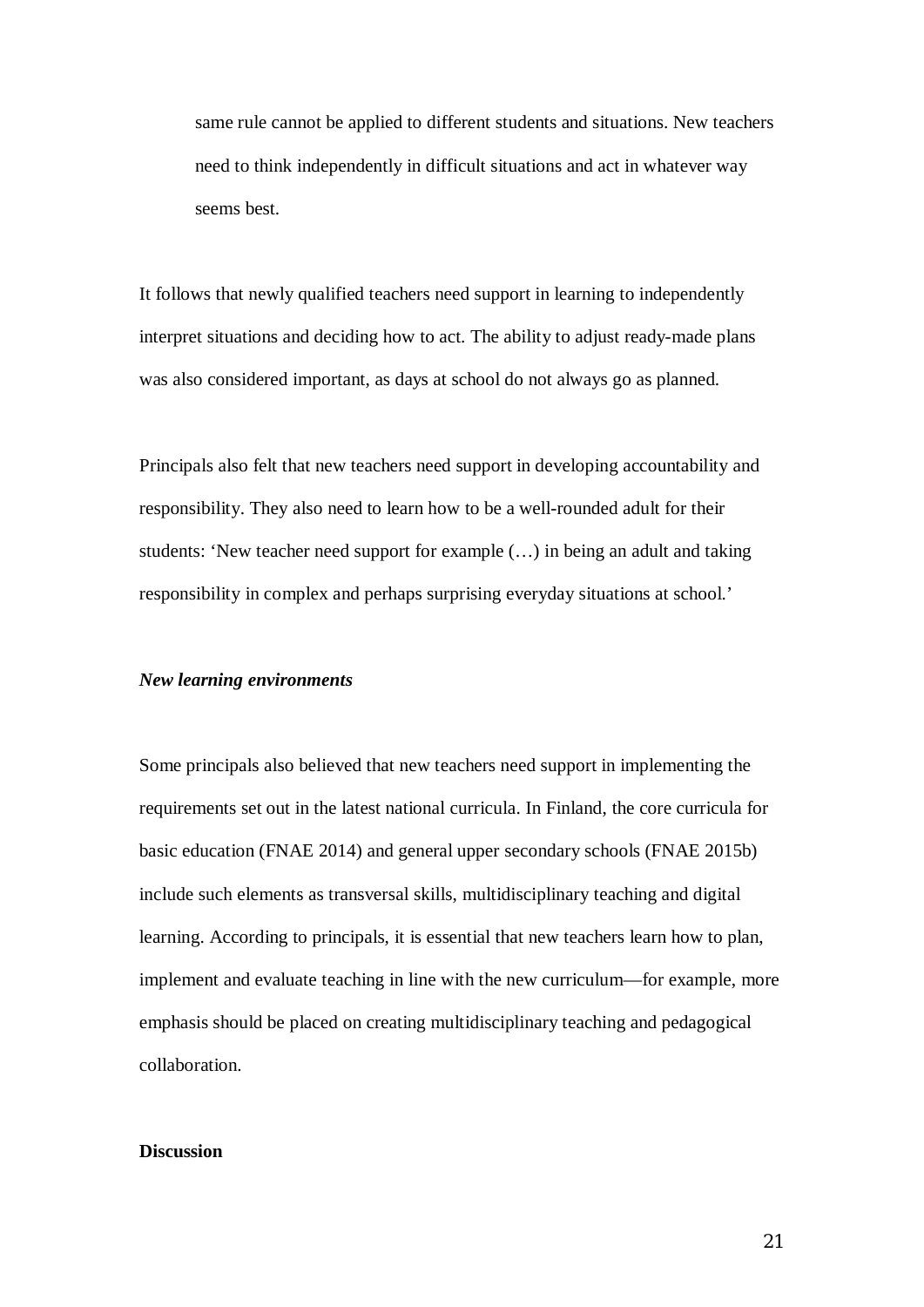The aim of this study was to identify which competences new teachers need support with at the beginning of their career in the opinion of school principals. The findings reflect the multifaceted nature of teaching, as principals emphasized diverse competences and a wide range of tasks involving different environments and different people (see also e.g. Caena 2014).

The findings are partly congruent with previous research that has investigated the topic, especially from the viewpoints of new teachers. For example, Gaikhorst et al. (2017) also found that a high workload and parental contacts can be challenging at the beginning of a career, and Schuck et al. (2018) emphasized the challenges related to responsibilities other than classroom teaching. In addition, differentiating teaching and acting in conflict situations (Harju and Niemi 2016) as well as adjusting to organizational settings and managing the classroom (Menon 2012) have also been seen as important support needs in previous studies.

The support needs of new teachers that were mentioned by principals were not limited to 'technical skills' that could easily be learned and managed, although some, such as evaluating and grading students, might seem to be such at first glance. Instead, the responses of principals indicated the importance of more complex competences, such as working for the benefit of every student, that require time and effort for their development. In both closed and open-ended responses, supporting students' comprehensive learning was identified as an essential competence. Principals felt that new teachers need support in order to learn, for example, how to enhance students'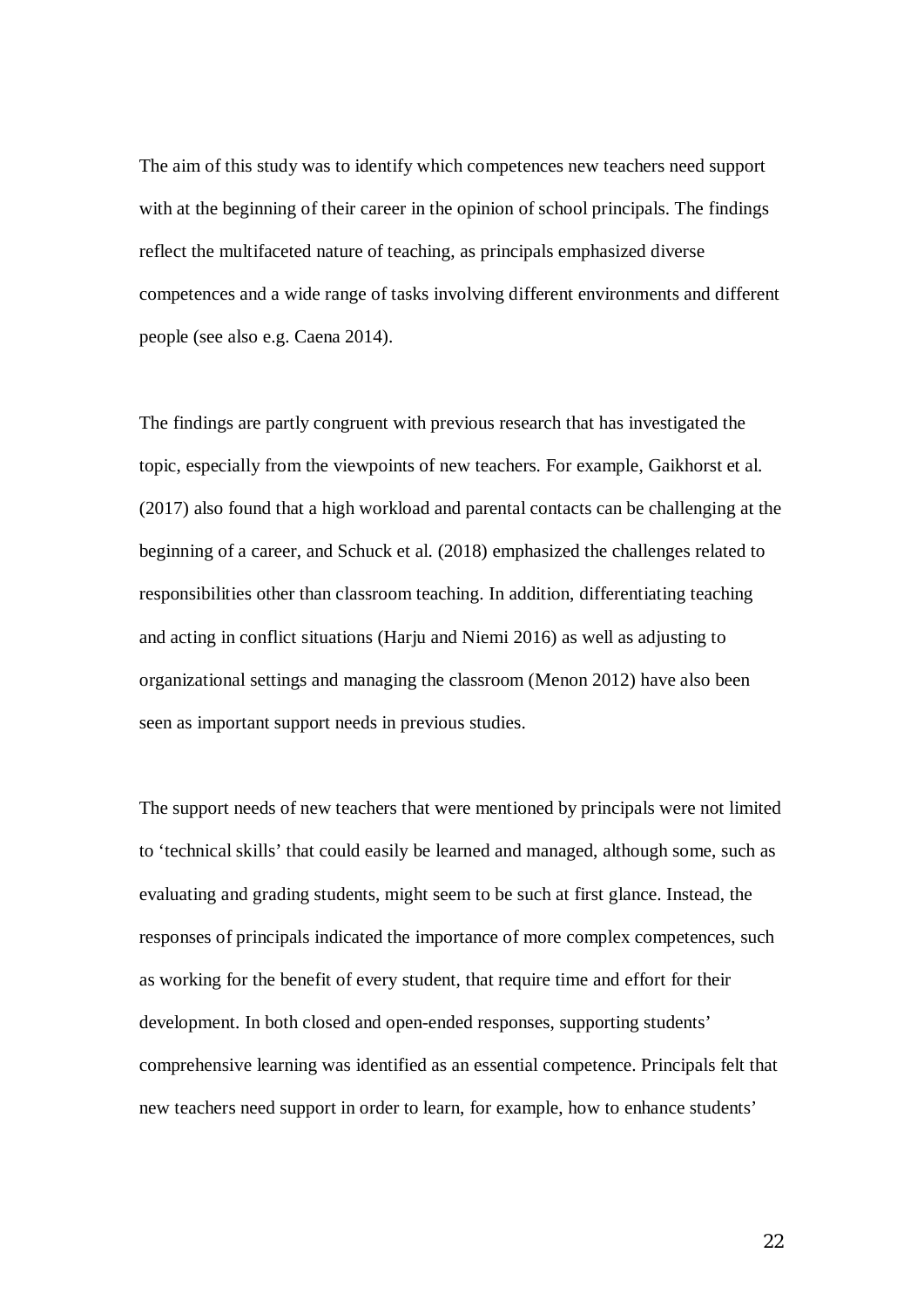learning by recognizing each student's individual needs and by collaborating with student-welfare services and special-education professionals.

Competence in supporting every student individually is highly important for today's teachers. Growing diversity in social, economic, and cultural backgrounds (Alexiadou and Essex 2016; Gaikhorst et al. 2017) requires teachers and schools to find multiple new ways of teaching and working in the school community. As newly qualified teachers may feel stressed and exhausted under the pressure of high workloads at the beginning of their careers, more support for developing this competence should be offered already in initial teacher education.

Rather than describing new teachers' career-long professional development, principals defined competence and teachership at the beginning of the profession, emphasizing prerequisites for further professional development. For example, in their written responses, principals addressed the need to support independent working. Teaching was seen not only as tasks and activities but as an ability to manage one's own work in terms of the required attitudes, emotions, reactivity, and independence. Setting limits to one's work was mentioned in the context of enhancing emotional wellbeing and the ability to keep working. The requirements of responsibility and acting independently in complex and unexpected situations may be seen to reflect the situation of the teaching profession in Finland. As new Finnish teachers are plenipotentiary professionals in a school community from their first day at work, having the same responsibilities and demands as more experienced colleagues, they need from the very beginning to learn to be autonomous and independent.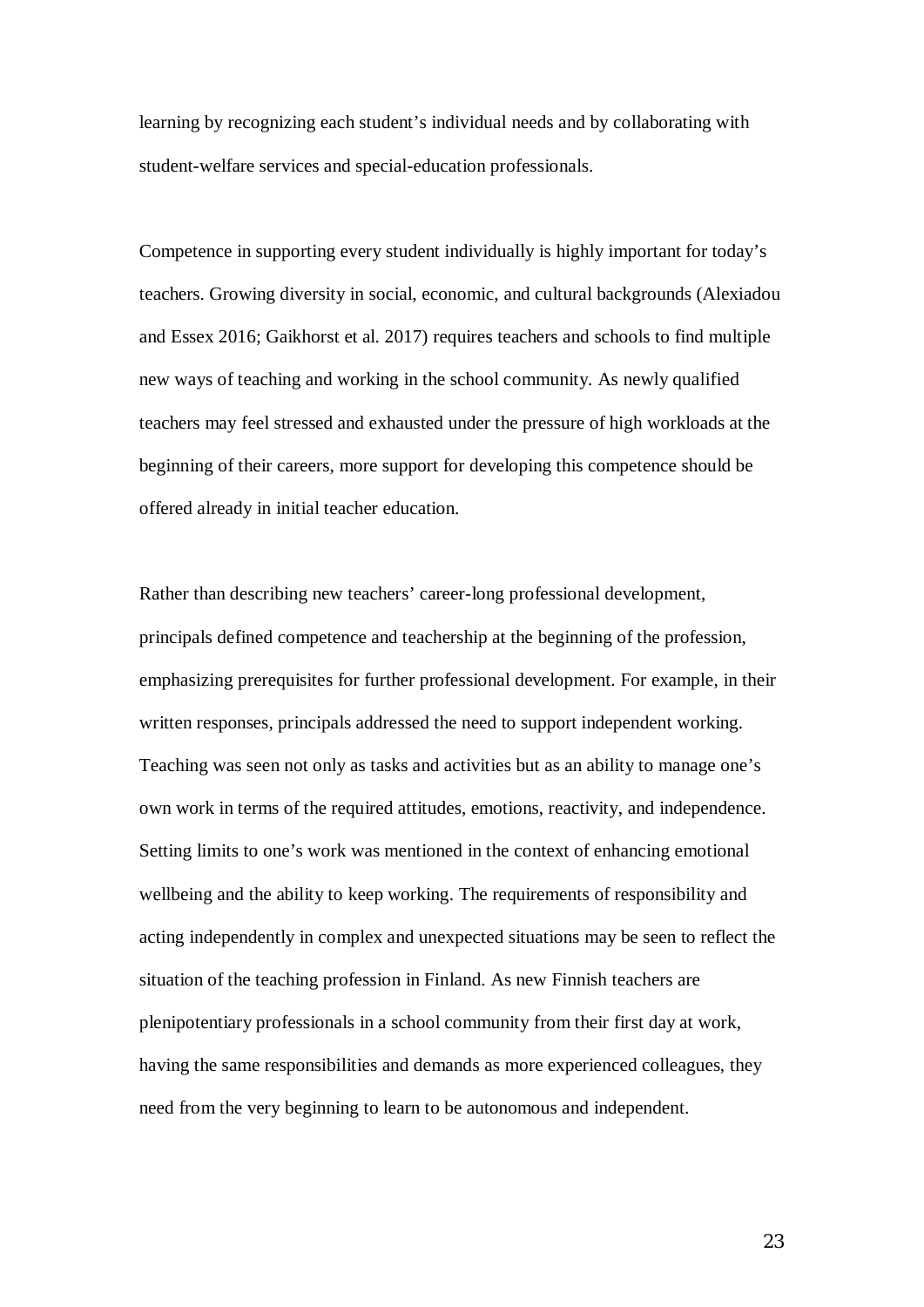Work outside the classroom was also strongly emphasized in both closed and openended responses. Principals indicated that new teachers need support in understanding the expansive nature of teaching beyond classroom activities. Learning to perform these out-of-class tasks, as well as the practices and rules of the school community, was mentioned as an essential competence (see also, e.g., Sunde and Ulvik 2014; Menon 2012). These descriptions can be seen partly as requirements for adapting oneself to a given context, but they can also be seen as reflecting the social nature of learning; in order to take part actively in the school community, new teachers need to know the rules and ways of working of that particular environment (see, e.g., Hakkarainen et al. 2013). The participating principals also highlighted the transformative aspect of teachers' work, noting that new teachers need to learn how to develop activities in the school. For this reason, new teachers should not simply be incorporated into the existing culture but should be supported in actively developing it.

# **Limitations and future research**

The responses to closed questions do not specify why new teachers need support in certain aspects of teaching. Such support needs may derive, for example, from content deficiencies in teacher education or from the complexity and specificity of competences that can be mastered only through practical experience as a teacher. In addition, principals may not consider certain competences to be relevant in their school—for example, multiculturalism may not be a central issue in every school.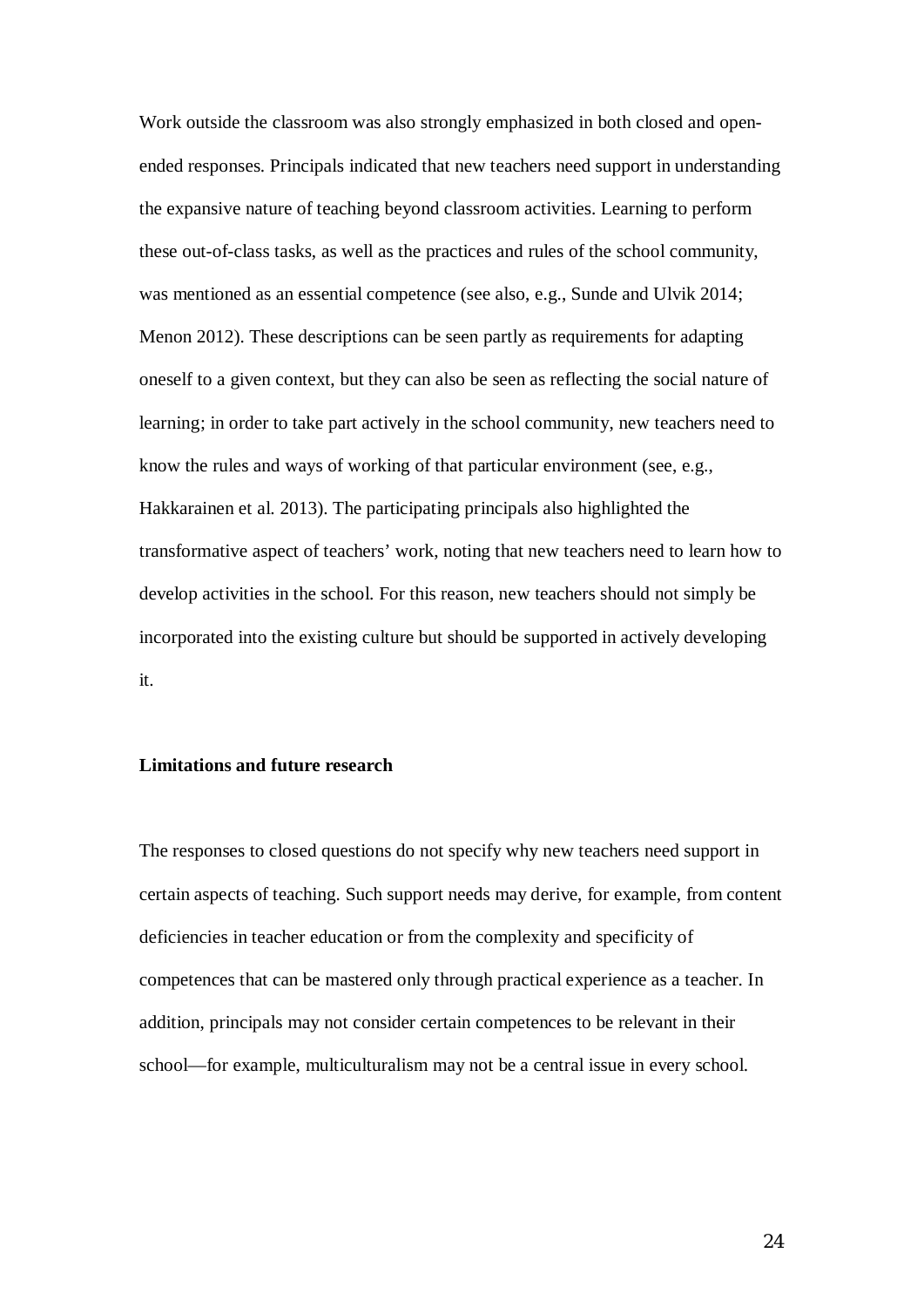The open-ended question was used to gain a deeper sense of principals' perceptions, and the responses were seen to offer essential insights on the support needs of new teachers. These findings from the open-ended question also indicate some differences in how principals understand the 'need for support.' Often it was seen to be related to new teachers' competences and skills, but sometimes principals indicated that support needs stem from the characteristics of the school environment. Because of the differences in the ways that support needs can be understood, more interactive methods of collecting principals' experiences, such as interviews, should also be considered.

It should also be noted that definitions of teacher competences are not neutral or universal but are formed within a certain historic and cultural context (Conway et al. 2009). Although there are some common definitions of teacher competences, these are not static or generalizable (Caena 2014); as teachers work in diverse settings, their learning needs often differ (Livingston 2014).

Here, the focus was especially on principals' viewpoints. It may be asked whether concentrating on the viewpoints of principals rather than those of teachers themselves can provide reliable and meaningful knowledge on the situation of new teachers, but principals' role as the pedagogic leader of the school enables them to see the first years of work as part of the longer professional-development process. In the future, the viewpoints of both newly qualified teachers and principals should be examined side by side and in more detail to obtain a more comprehensive picture of the topic. In addition, different approaches and methods should be considered; interviews with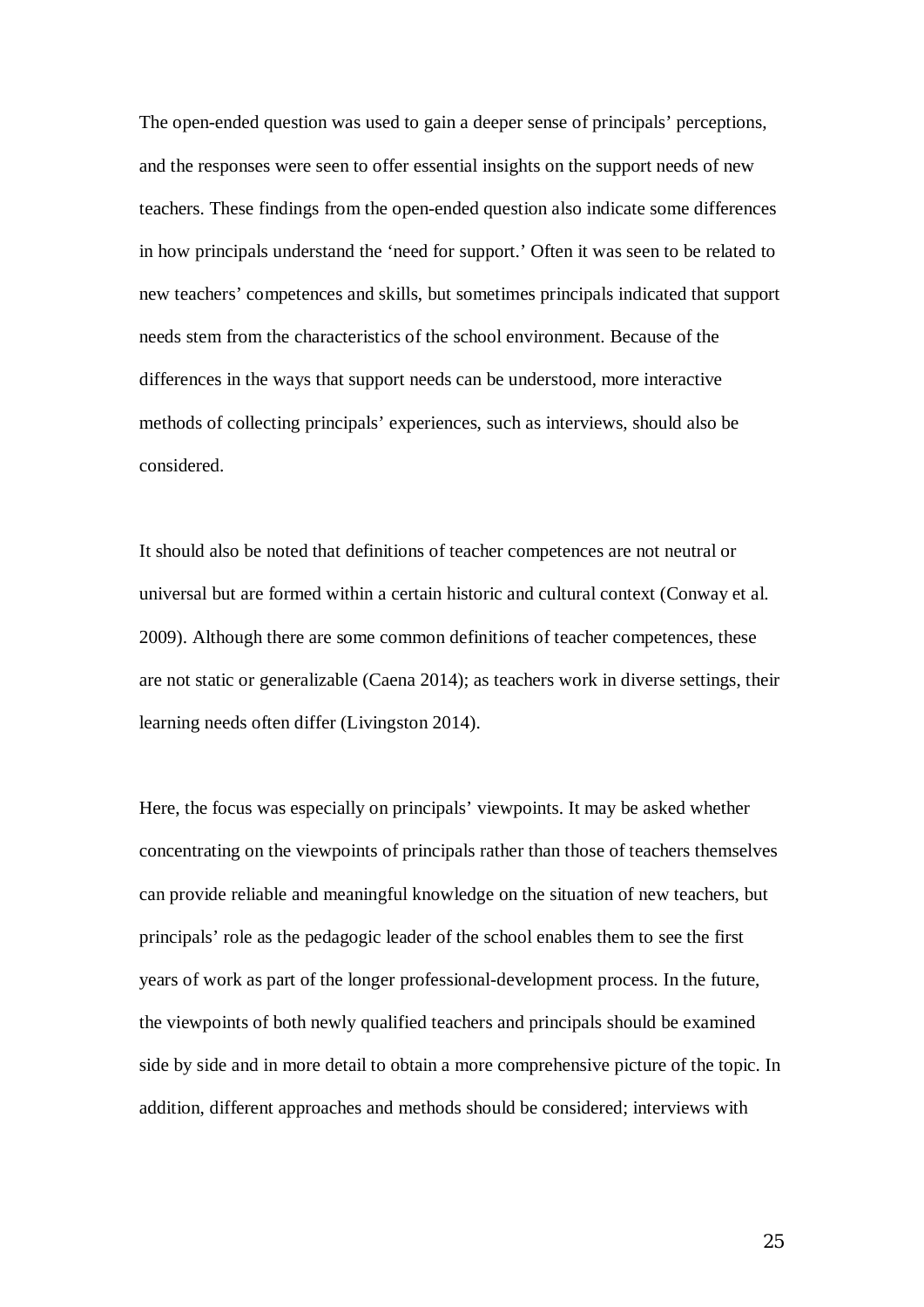different members of the school community or a longitudinal approach in data collection could deepen the understanding of this topic.

Despite its limitations, this study makes an essential contribution to the induction literature. In this study, we did not aim to discover statistically generalizable findings and did not focus on any specific type of support method or system (such as induction or mentoring); rather, through examination of support needs, the aim was to find new directions for developing diverse forms of professional development. Identifying the professional competences for which new teachers need more support makes it possible to tailor supportive activities for new teachers and to develop ways of organizing support. Bezzina (2006) noted that new teachers expressed a wish for more resources, more teamwork and more possibilities to interact with experienced colleagues in order to ease the transition from education to work. Further research should explore meaningful practices to help new teachers to learn and collaborate at work. The present findings can also be usefully applied to initial teacher education. Although most of the identified competences ultimately require practical working experience for their development, future research should explore ways of teaching these competences in initial teacher education.

# **Acknowledgements**

The authors wish to thank the Erasmus+ Programme of the European Union for funding the ONTP project. In addition, the authors thank all the members of the ONTP team.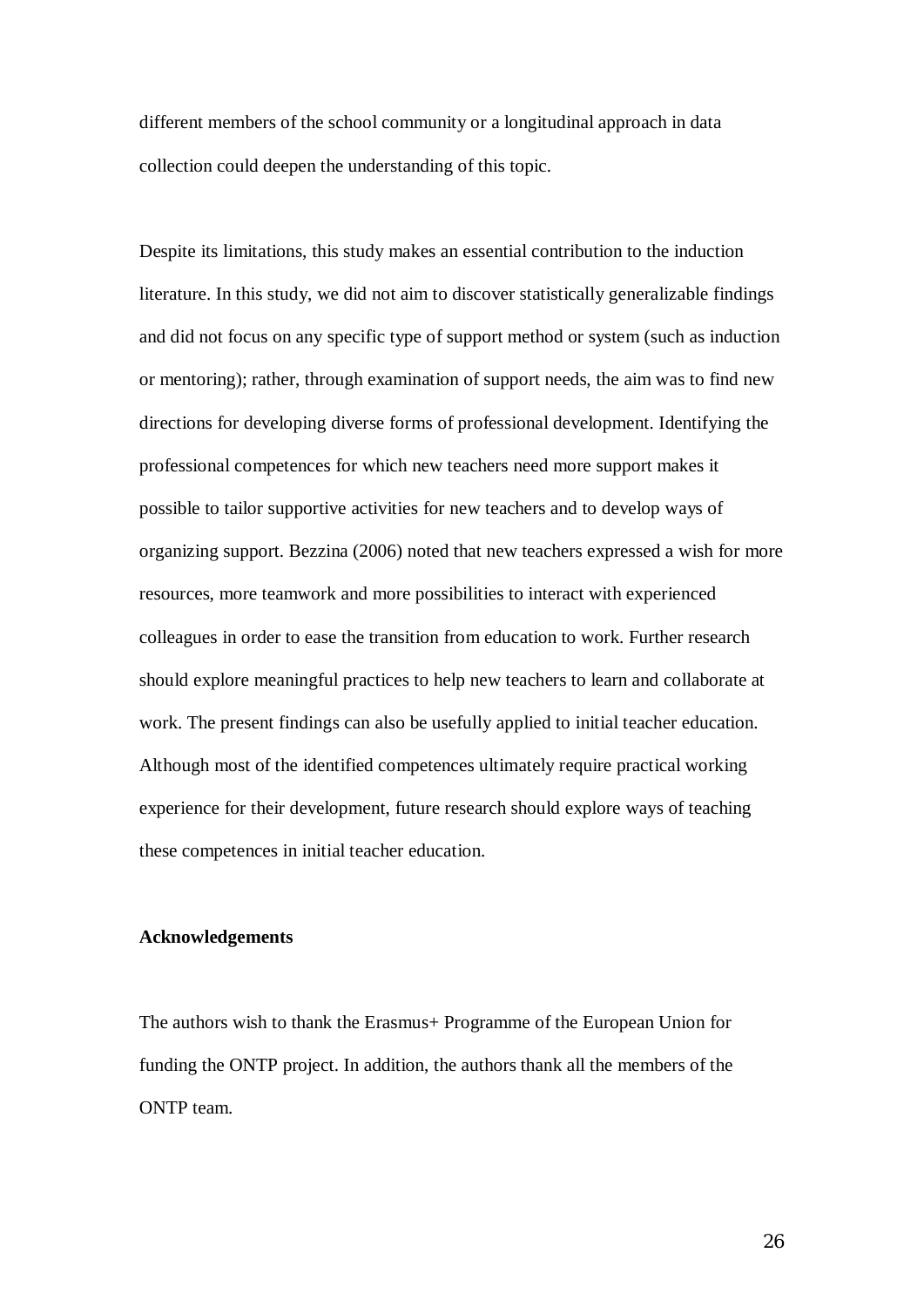## **Disclosure statement**

No potential conflict of interest was reported by the authors.

#### **Funding**

The study was part of the 'Outstanding Newly Qualified Teacher Program' (ONTP) for 2015–2017, an EU-funded Erasmus+ Key Action 2 project.

## **References**

Alexiadou, N., and J. Essex. 2016. "Teacher Education for Inclusive Practice – Responding to Policy." *European Journal of Teacher Education* 39 (1): 5–19. doi:0.1080/02619768.2015.1031338

Aspfors, J., and T. Bondas. 2013. "Caring about Caring: Newly Qualified Teachers' Experiences of Their Relationships within the School Community." *Teachers and Teaching* 19 (3): 243–259.

doi:10.1080/13540602.2012.754158

Bezzina, C. 2006. "Views from the Trenches: Beginning Teachers' Perceptions About Their Professional Development." *Journal of In-Service Education* 32 (4): 411–430*.* doi: 10.1080/13674580601024515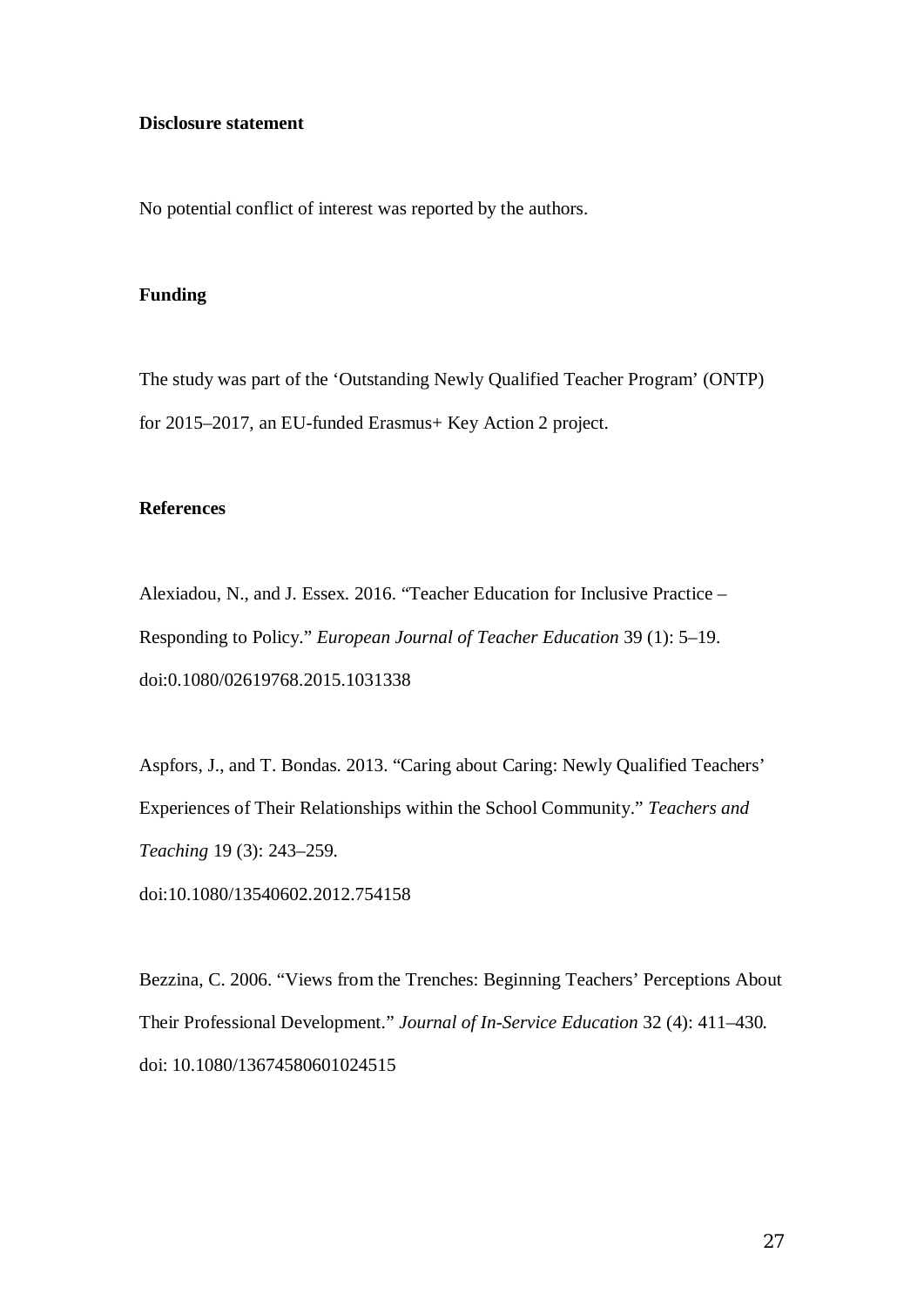Bredeson, P. V., and O. Johansson. 2000. "The School Principal's Role in Teacher Professional Development." *Journal of In-Service Education* 26 (2): 385–401. doi:10.1080/13674580000200114

Braun, V., and V. Clarke 2006. "Using Thematic Analysis in Psychology." *Qualitative Research in Psychology* 3 (2): 77–101. doi:10.1191/1478088706qp063oa

Caena, F. 2014. "Teacher Competence Frameworks in Europe: Policy-as-Discourse and Policy-as-Practice." *European Journal of Education* 49 (3): 311–331. doi:10.1111/ejed.12088

Chong, S., J. Rotgans, W. Mun Loh, and M. Mak. 2012. "Modelling the Determinants of School Leaders' Perceptions of Beginning Teachers' Efficacy." *Educational Research and Evaluation* 18 (3): 231–244.

doi:10.1080/13803611.2012.661921

Commission of the European Communities. 2007. *Improving the Quality of Teacher Education*. *(Communication from the Commission to the Council and the European Parliament 2007/C 300/07 of 15.11.07.)* Brussels.

http://www.atee1.org/uploads/EUpolicies/improving\_the\_quality\_of\_teacher\_educati on\_aug2007.pdf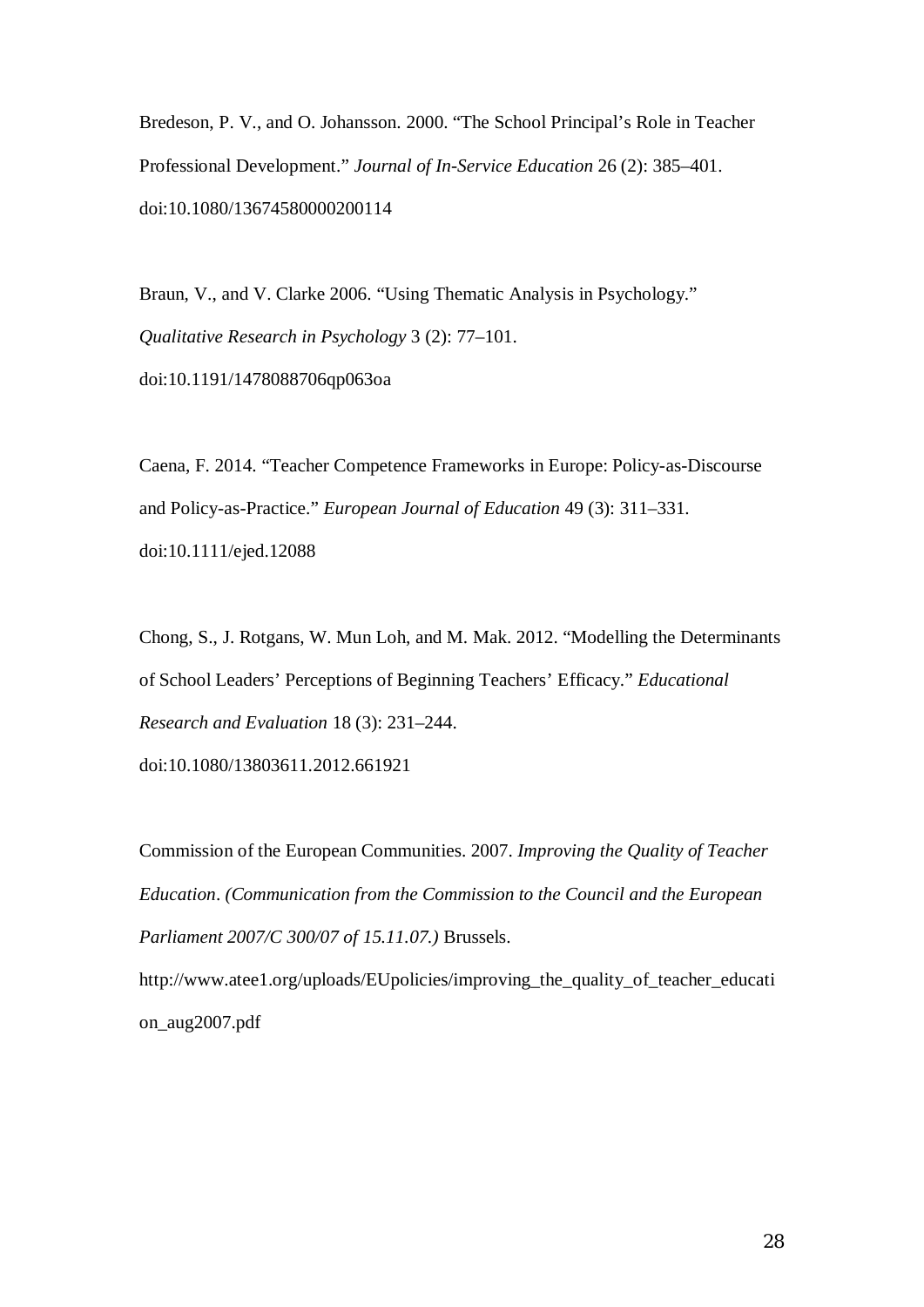Conway, P. F., R. Murphy, A. Rath, and K. Hall. 2009. *Learning to Teach and Its Implications for the Continuum of Teacher Education: A Nine-Country Cross-National Study*. Ireland: Teaching Council.

Denscombe, M. 2014. *The Good Research Guide: For Small-scale Research Projects*. England: Open University Press.

Elo, S., and H. Kyngäs. 2008. "The Qualitative Content Analysis Process." *Journal of Advanced Nursing* 62 (1): 107–115. doi:10.1111/j.1365-2648.2007.04569.x

Engvik, G., and A. B. Emstad. 2017. "The Importance of School Leaders' Engagement in Socialising Newly Qualified Teachers into the Teaching Profession." *International Journal of Leadership in Education* 20 (4): 468–490. doi:10.1080/13603124.2015.1048745

Eteläpelto, A., K. Vähäsantanen, and P. Hökkä. 2015. "How Do Novice Teachers in Finland Perceive Their Professional Agency?" *Teachers and Teaching* 21 (6): 660–680.

doi:10.1080/13540602.2015.1044327

European Commission. 2005. *Common European Principles for Teacher Competences and Qualifications*. Brussels. http://www.atee1.org/uploads/EUpolicies/ common\_eur\_principles\_en.pdf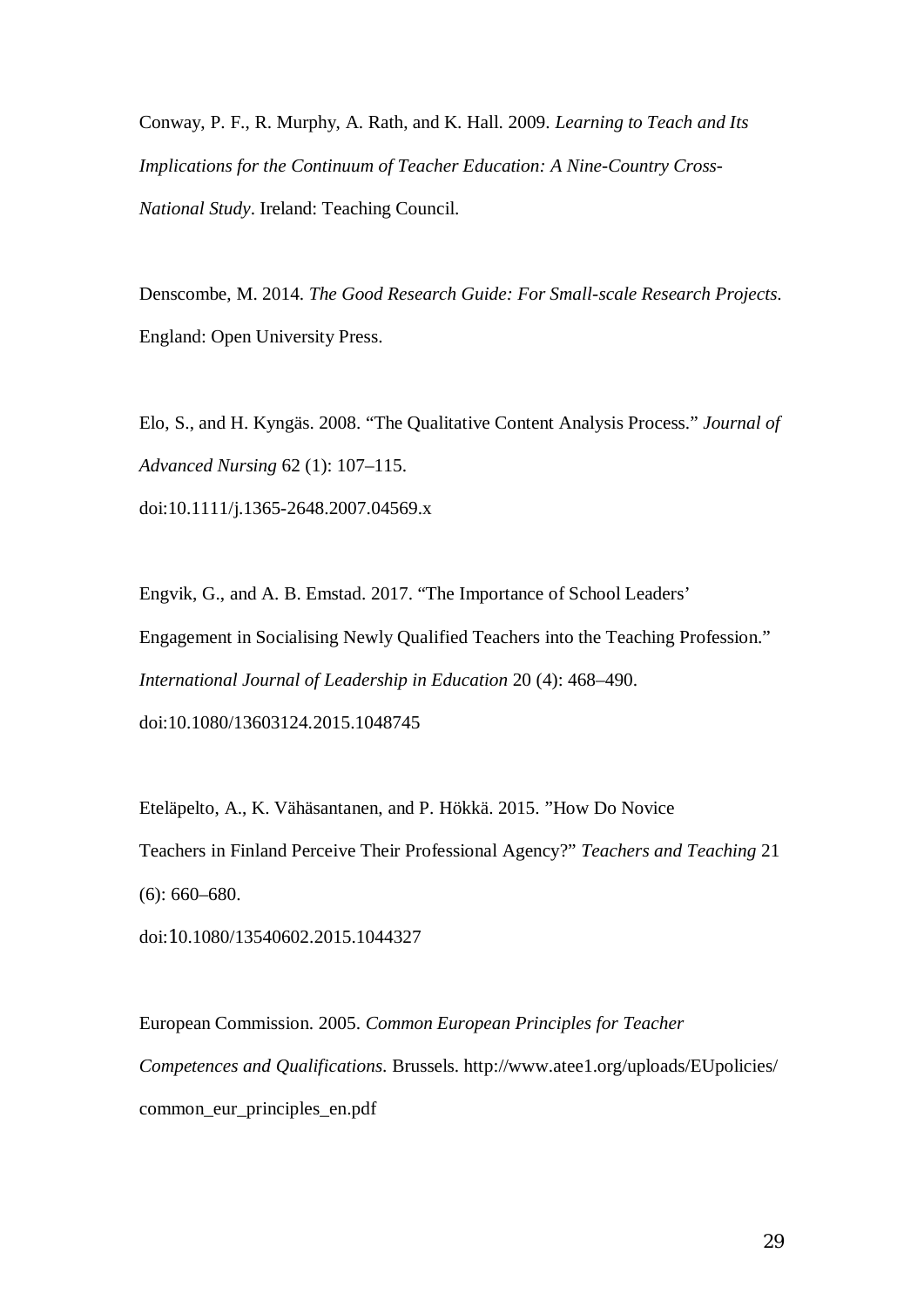European Commission. 2013. *Supporting Teacher Competence Development for Better Learning Outcomes*. Brussels.

http://ec.europa.eu/dgs/education\_culture/repository/education/policy/school/doc/teac hercomp\_en.pdf

European Commission. 2018. *Proposal for a Council Recommendation on Key Competences for Lifelong Learning*. Brussels. https://ec.europa.eu/education/sites/education/files/recommendation-key-

competences-lifelong-learning.pdf

FNAE. 2015a. *Learning and Competence 2025*. Helsinki: Finnish National Agency for Education. http://www.oph.fi/download/164907\_learning\_and\_competence\_2025\_finnish\_nation

al\_board\_of\_education.pdf

FNAE. 2015b. *National Core Curriculum for General Upper Secondary Schools 2015*. Helsinki: Finnish National Agency for Education.

FNAE. 2014. *National Core Curriculum for Basic Education 2014*. Helsinki: Finnish National Agency for Education.

Gaikhorst, L., J. Beishuizen, B. Roosenboom, and M. Volman. 2017. "The Challenges of Beginning Teachers in Urban Primary Schools." *European Journal of Teacher Education* 40 (1): 46–61.

doi:10.1080/02619768.2016.1251900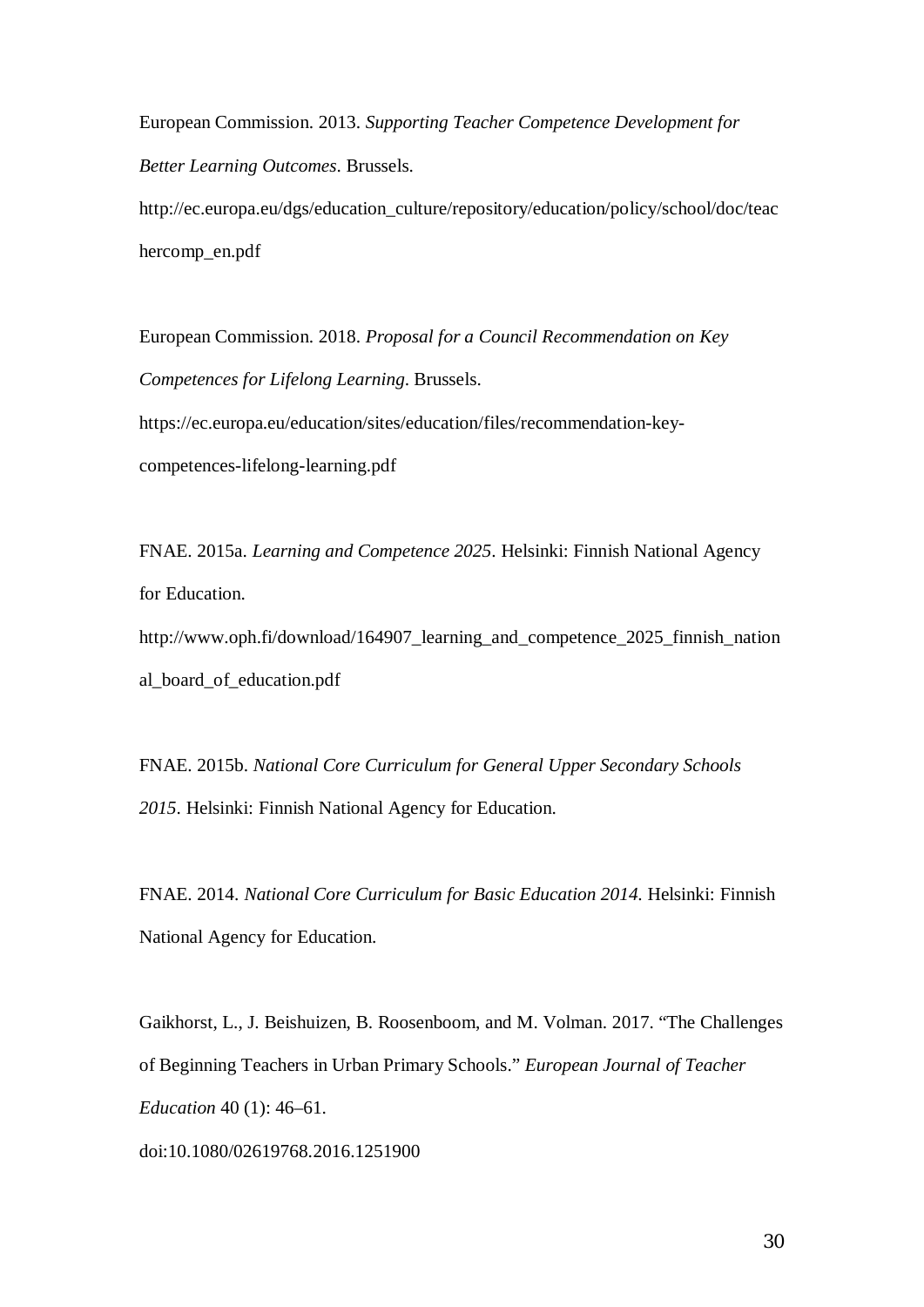Grimsæth, G., G. Nordvik, and E. Bergsvik. 2008. "The Newly Qualified Teacher: A Leader and a Professional? A Norwegian Study." *Journal of In-Service Education* 34 (2): 219–236. doi:10.1080/13674580801950873

Hakkarainen, K., S. Paavola, K. Kangas, and P. Seitamaa-Hakkarainen. 2013. "Sociocultural Perspectives on Collaborative Learning. Toward Collaborative Knowledge Creation." In *The International Handbook of Collaborative Learning*, edited by C. E. Hmelo-Silver, C. A. Chinn, C. K. K. Chan, and A. O'Donnell, 57–73. New York: Routledge.

Hammerness, K. 2008. "If You Don't Know Where You Are Going, Any Path Will Do": The Role of Teachers' Visions in Teachers' Career Paths." *The New Educator* 4  $(1): 1-22.$ 

doi:10.1080/15476880701829184

Hanhimäki, E., and K. Tirri. 2008. "The Moral Role and Characteristics of Finnish Urban School Principals." *Journal of Research in Character Education* 6 (1): 53–65.

Harju, V., and H. Niemi. 2016. "Newly Qualified Teachers' Needs of Support for Professional Competences in Four European Countries: Finland, the United Kingdom, Portugal, and Belgium." *CEPS Journal* 6 (3): 77–100.

https://ojs.cepsj.si/index.php/cepsj/article/view/66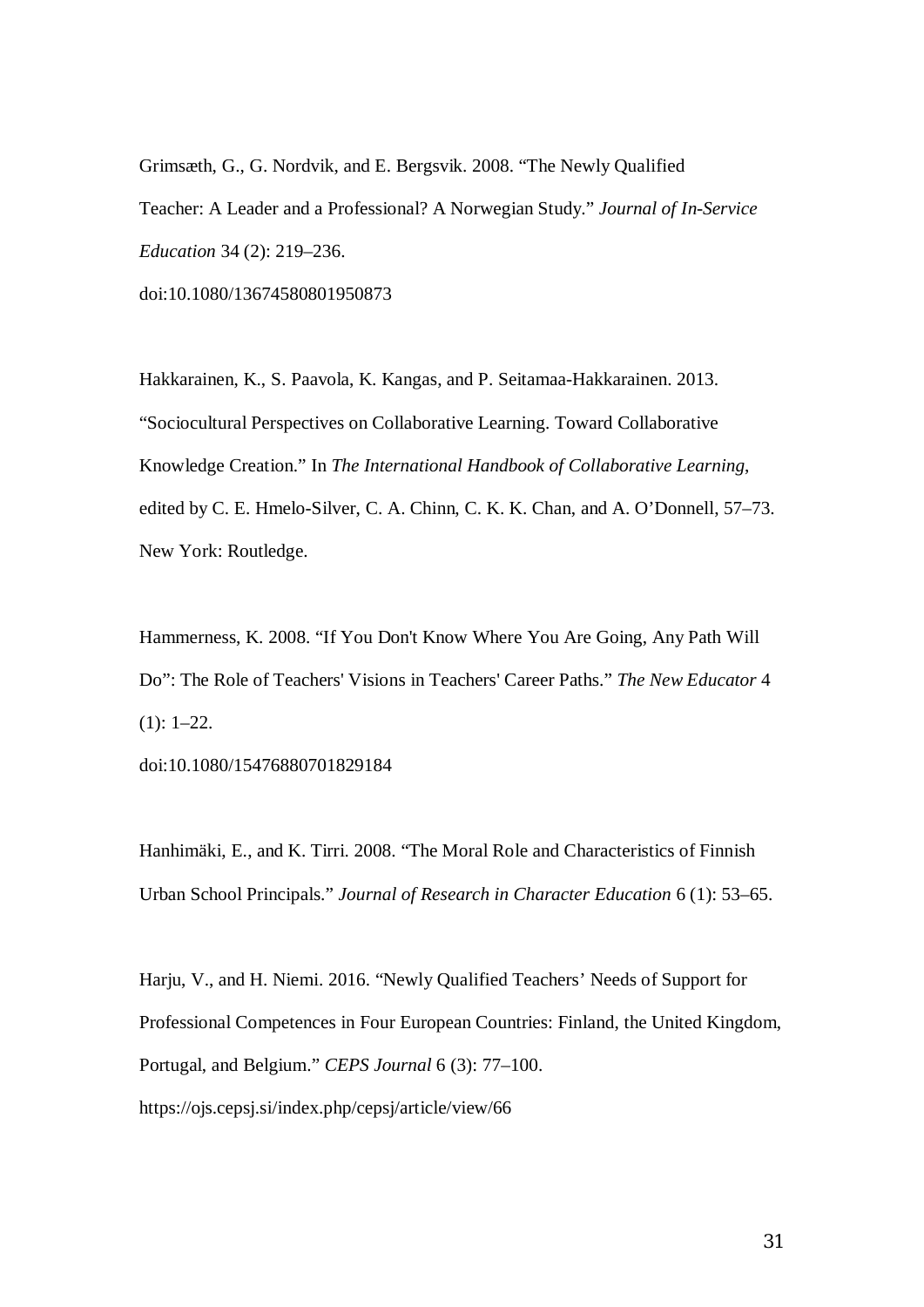Hsieh, H.-F., and S. E. Shannon. 2005. "Three Approaches to Qualitative Content Analysis." *Qualitative Health Research* 15 (9): 1277–1288. doi:10.1177/1049732305276687

Jokinen, H., Å. Morberg, K. Poom-Valickis, and V. Rohtma. 2008. "Mentoring of Newly Qualified Teachers in Estonia, Finland, and Sweden." In *Newly Qualified Teachers in Northern Europe: Comparative Perspectives on Promoting Professional Development,* edited by G. Fransson and C. Gustafsson, 76–106. Gävle, Sweden: University of Gävle.

Lahtero, T. J., and L. Kuusilehto-Awale. 2015. "Possibility to Engage in Pedagogical Leadership as Experienced by Finnish Newly Appointed Principals." *American Journal of Educational Research* 3 (3): 318–329. doi:10.12691/education-3-3-11

Lavonen, J., T. Korhonen, and K. Juuti. 2015. "Finnish Teachers' Professionalism Is Built in Teacher Education and Supported by School Site." *Hungarian Educational Research Journal* 5 (3): 15–27.

http://herj.lib.unideb.hu/file/3/56152b05d8821/szerzo/Lavonen\_Korhonen\_Juuti.pdf

Lindqvist, P., U. K. Nordänger, and R. Carlsson. 2014. "Teacher Attrition the First Five Years – A Multifaceted Image." *Teaching and Teacher Education* 4: 94–103. doi:10.1016/j.tate.2014.02.005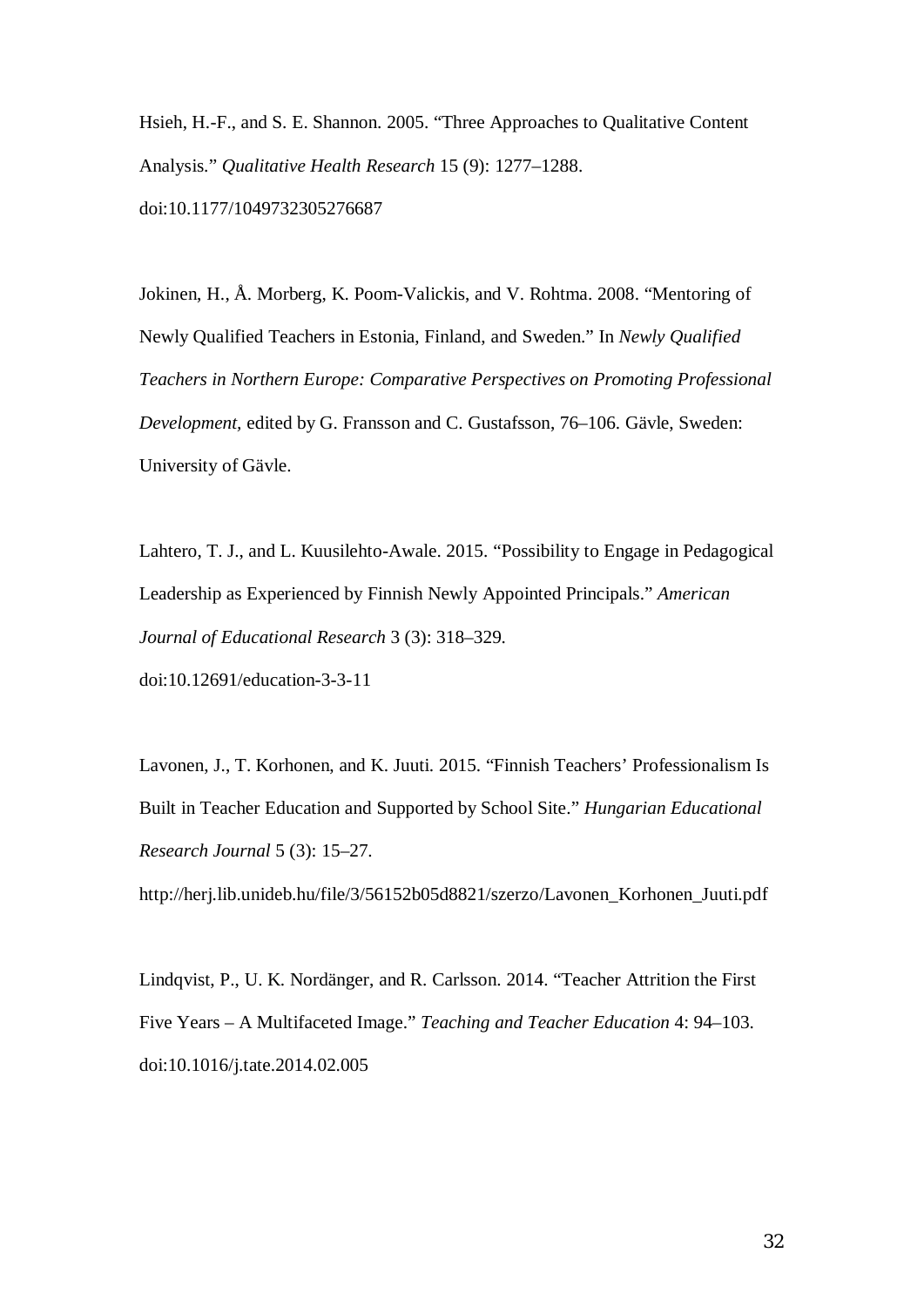Livingston, K. 2014. "Teacher Educators: Hidden Professionals?" *European Journal of Education* 49 (2): 218–232. doi:10.1111/ejed.12074

Menon, M. E. 2012. "Do Beginning Teachers Receive Adequate Support from Their Headteachers?" *Educational Management Administration & Leadership* 40 (2): 217– 231.

doi:10.1177/1741143211427981

Moran, A., J. Dallat, and L. Abbott. 1999. "Newly Qualified Teachers in Post-Primary Schools in Northern Ireland: The Support Provided for Their Needs and Their Own Vision for Induction." *European Journal of Teacher Education* 22 (2–3): 173–189. doi:10.1080/0261976899020173

Niemi, H. 2011. "Educating Student Teachers to Become High Quality Professionals—A Finnish Case." *CEPS Journal* 1 (1): 43–66. [http://www.cepsj.si/pdfs/cepsj\\_1\\_1/cepsj\\_1\\_1\\_pp043\\_niemi.pdf](http://www.cepsj.si/pdfs/cepsj_1_1/cepsj_1_1_pp043_niemi.pdf)

Niemi, H. 2012. "Relationships of Teachers' Professional Competences, Active Learning and Research Studies in Teacher Education in Finland." *Reflecting Education* 8 (2): 23–44.

http://www.reflectingeducation.net/index.php/reflecting/article/view/114

Niemi, H. 2014. "Teachers as Active Contributors in Quality Of Education: A Special Reference to the Finnish Context." In *Adaptivity as a Transformative Disposition for*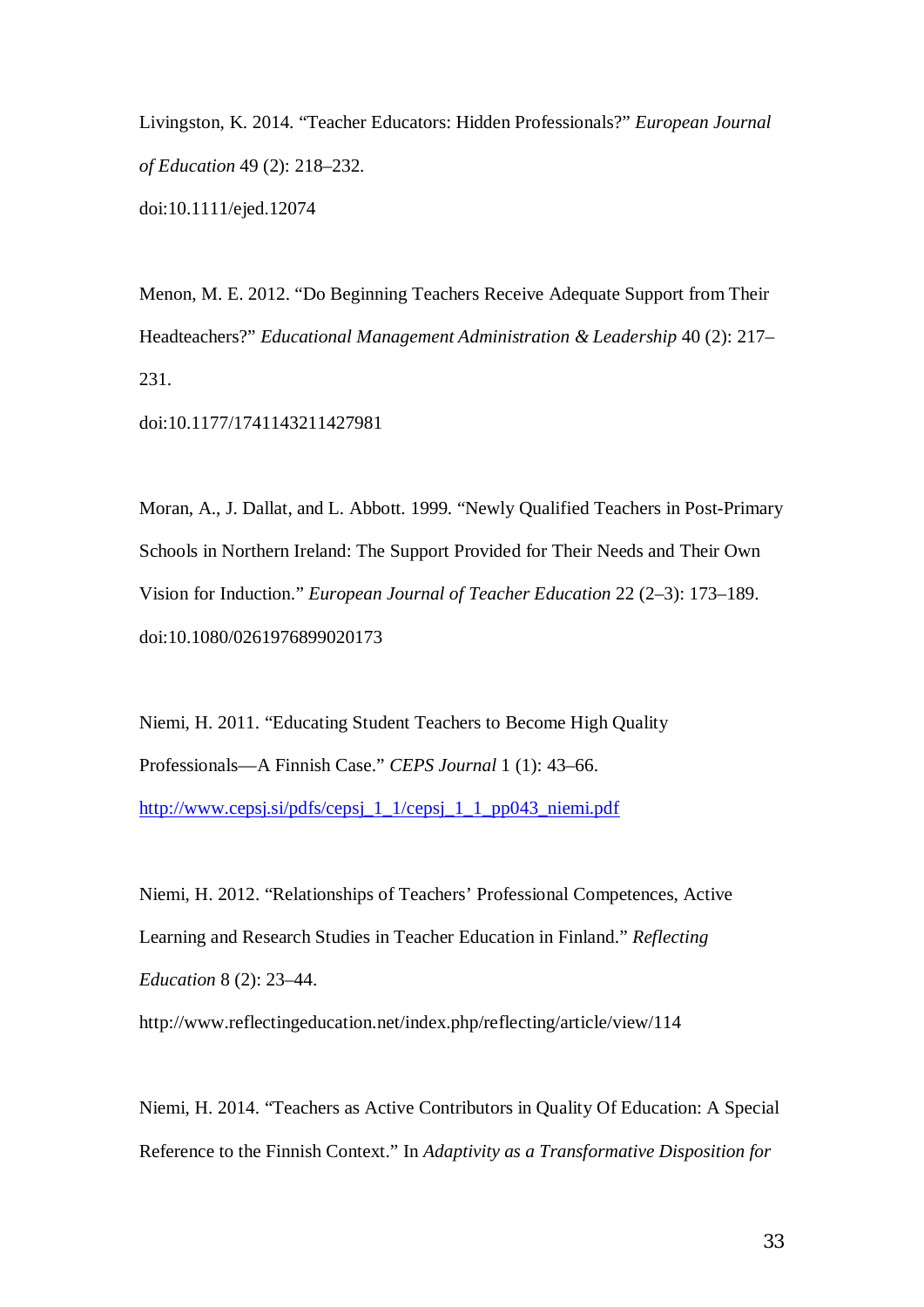*Learning in the 21st century*, edited by D. Hung, K.Y.T. Lim, and S.-S. Lee, 179–199. Singapore: Springer.

Niemi, H., H. Kynäslahti, and S. Vahtivuori-Hänninen. 2013. "Towards ICT in Everyday Life in Finnish Schools: Seeking Conditions for Good Practices." *Journal of Learning, Media and Technology* 38 (1): 57–71. doi:10.1080/17439884.2011.651473

Niemi, H., A. Nevgi, and F. Aksit. 2016. "Active Learning Promoting Student Teachers' Professional Competences in Finland and Turkey." *European Journal of Teacher Education* 39 (4): 471–490. doi:10.1080/02619768.2016.1212835

OECD 2014. *TALIS 2013 Results: An International Perspective on Teaching and Learning*. TALIS, OECD Publishing.

https://read.oecd-ilibrary.org/education/talis-2013-results\_9789264196261-en#page4

Schuck, S., P. Aubusson, J. Buchanan, M. Varadharajan, and P. F. Burke. 2018. "The Experiences of Early Career Teachers: New Initiatives and Old Problems." *Professional Development in Education* 44(2): 209–221. doi:10.1080/19415257.2016.1274268

Sergiovanni, T. J. 1998. "Leadership as Pedagogy, Capital Development and School Effectiveness." *International Journal of Leadership in Education* 1 (1): 37–46. doi:10.1080/1360312980010104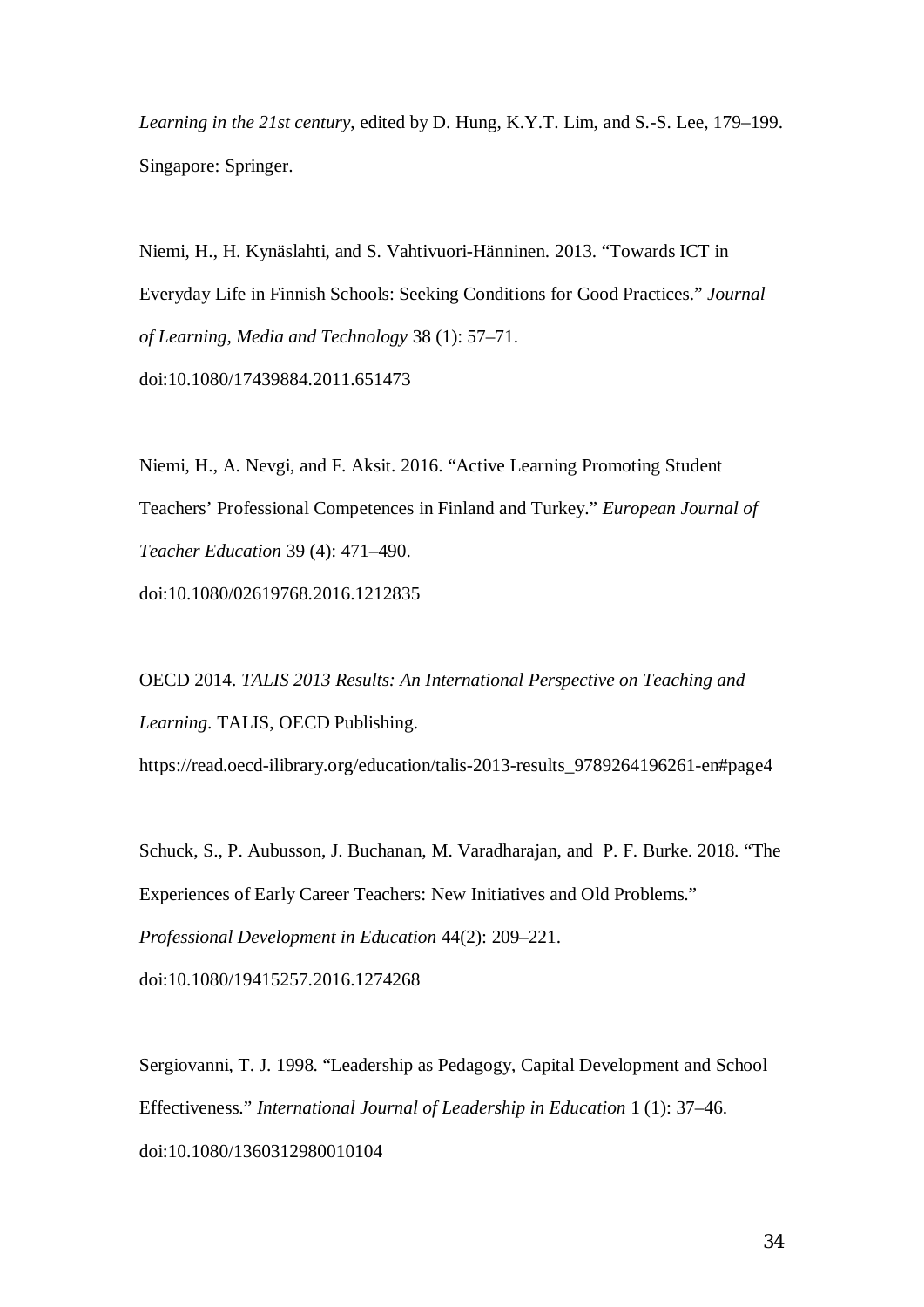Smith, K., and M. Ulvik. 2015. "An Emerging Understanding of Mentors' Knowledge Base." In *Mentoring for Learning: Climbing the Mountain*, edited by H. Tillema, G. J. van der Westhuizen, and K. Smith, 299–312. Rotterdam: Sense Publishers.

Sunde, E., and M. Ulvik. 2014. "School Leaders' Views on Mentoring and Newly Qualified Teachers' Needs." *Education Inquiry* 5 (2): 285–299. doi:10.3402/edui.v5.23923

Tirri, K. 2014. "The Last 40 Years in Finnish Teacher Education." *Journal of Education for Teaching* 40 (5): 600–609. doi:10.1080/02607476.2014.956545

Vahtivuori-Hänninen, S., I. Halinen, H. Niemi, J. Lavonen, and L. Lipponen. 2014. "A New Finnish National Core Curriculum for Basic Education (2014) and Technology as an Integrated Tool for Learning." In *Finnish Innovations and Technologies in Schools: A Guide Towards New Ecosystems of Learning,* edited by H. Niemi, J. Multisilta, L. Lipponen, and M. Vivitsou, 21–32. Rotterdam: Sense Publishers.

Wang, J., S. J. Odell, and S. A. Schwille. 2008. "Effects of Teacher Induction on Beginning Teachers' Teaching: A Critical Review of the Literature." *Journal of Teacher Education* 59 (2): 132–152. doi:10.1177/0022487107314002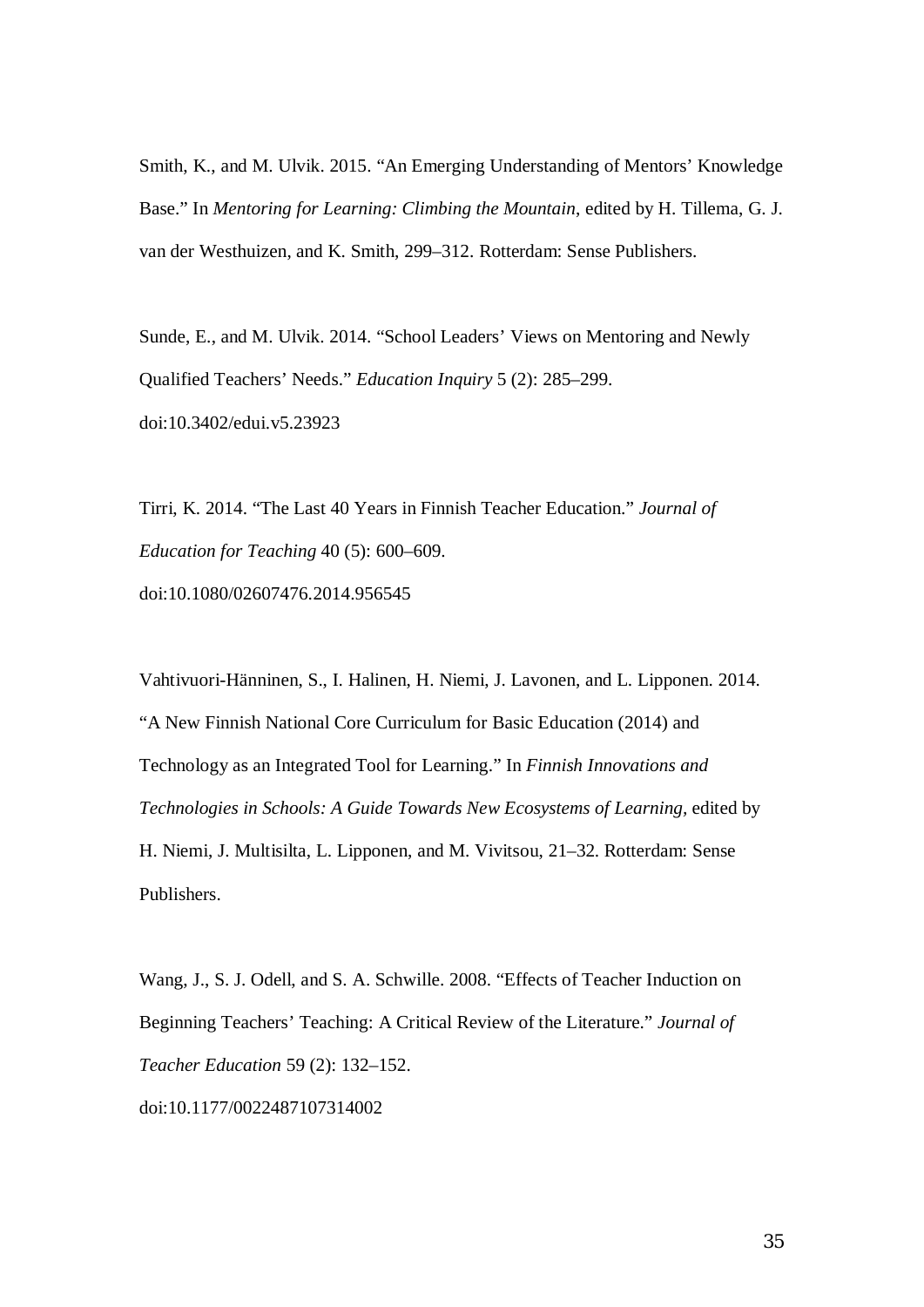Table 1. Dimensions, eigenvalues and rotated sums of squared loading

|                                              |              | <b>Initial Eigenvalues</b> |                                    | <b>Rotation</b><br>Sums of<br><b>Squared</b><br>Loadings |
|----------------------------------------------|--------------|----------------------------|------------------------------------|----------------------------------------------------------|
| <b>Component</b>                             | <b>Total</b> | $%$ of<br><b>Variance</b>  | <b>Cumulative</b><br>$\frac{6}{9}$ | <b>Total</b>                                             |
| 1 Work in society and professional<br>growth | 15.354       | 38.386                     | 38.386                             | 7.727                                                    |
| 2 Work outside the classroom                 | 2.345        | 5.863                      | 44.250                             | 4.043                                                    |
| 3 Holistic student support                   | 2.024        | 5.060                      | 49.309                             | 8.394                                                    |
| 4 Cooperation with parents and<br>colleagues | 1.820        | 4.550                      | 53.859                             | 3.125                                                    |
| 5 Teacher as independent<br>professional     | 1.711        | 4.277                      | 58.136                             | 8.208                                                    |
| 6 New learning environments                  | 1.366        | 3.414                      | 61.550                             | 9.313                                                    |

#### Table 2. Dimensions, variables and Cronbach's alpha scores

| <b>Dimensions</b>                                                              | Cronbach's |
|--------------------------------------------------------------------------------|------------|
|                                                                                | alpha      |
| 1 Work in society and professional growth                                      | .885       |
| 23. Lifelong professional growth                                               |            |
| 26. Cooperative action research                                                |            |
| 24. Critical assessment of teacher education                                   |            |
| 40. Cooperation with representatives of cultural life                          |            |
| 28. Postgraduate studies in education                                          |            |
| 25. Working as a change agent in society                                       |            |
| 39. Cooperation with representatives of work life                              |            |
| 2 Work outside the classroom                                                   | .683       |
| 6. Administrative tasks (information letters, reports, etc.)                   |            |
| 4. Management of tasks outside the classroom (monitoring students during their |            |
| breaks etc.)                                                                   |            |
| 7. Working with a student welfare group                                        |            |
| 37. Acting in conflict situations (e.g., mobbing)                              |            |
| 3 Holistic student support                                                     | .850       |
| 13. Preparing students for daily life                                          |            |
| 8. Developing the student's whole personality                                  |            |
| 14. Preparing students for future society                                      |            |
| 12. Differentiating teaching                                                   |            |
| 2. Managing classroom interaction                                              |            |
| 10. Confronting school's changing circumstances                                |            |
| 9. Developing one's own educational philosophy                                 |            |
| 11. Developing the school curriculum                                           |            |
| 4 Cooperation with parents and colleagues                                      | .500       |
| 18. Cooperation with parents                                                   |            |
| 5. Working in a school community with teachers and other school staff          |            |
| 5 Teacher as independent professional                                          | .873       |
| 20. Independent management of teachers' tasks                                  |            |
| 19. Planning one's teaching                                                    |            |
| 3. Evaluating and grading students                                             |            |
| 1. Using teaching methods                                                      |            |
| 22. Commitment to the teaching profession                                      |            |
| 21. Becoming aware of the ethical basis of the teaching profession             |            |
| 30. Evaluating students' learning capacity                                     |            |
| 17. Self-evaluation of one's own teaching                                      |            |
| 36. Supporting the learner's individual growth                                 |            |
| <b>6 New learning environments</b>                                             | .906       |
| 32. Confronting multiculturalism                                               |            |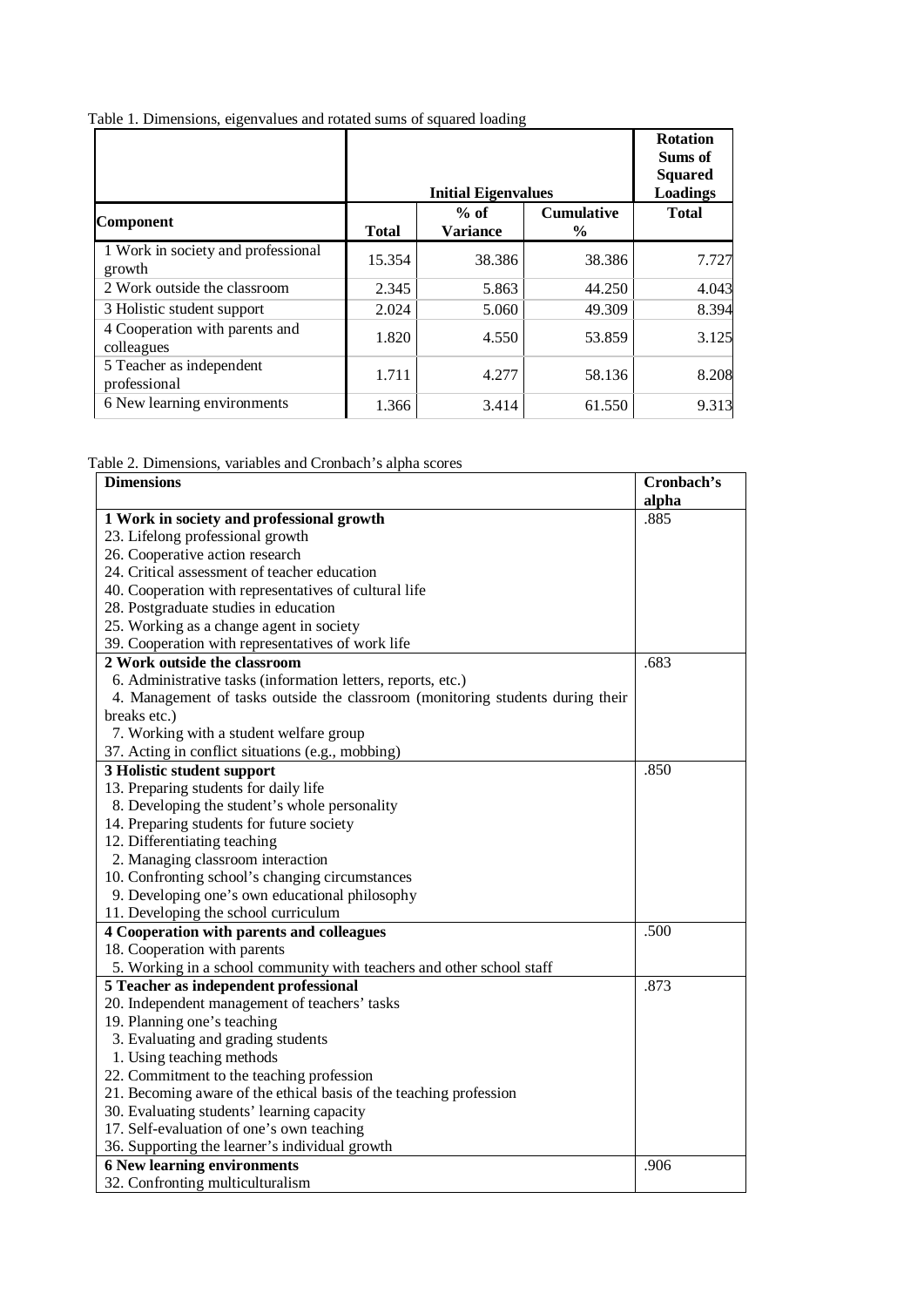#### 33. Readiness for media education

- 34. Self-regulated learning
- 31. Mastering the curriculum's academic content
- 38. Developing applications of modern information technology
- 16. Promoting equity of the sexes
- 29. Researching one's own work
- 27. Revising students' learning environments
- 15. Intercultural education
- 35. Critical reflection on one's own work

| <b>Ouote</b>                                                                                                                                                                                                                                     | <b>Subcategories</b>                                                                                                                 | <b>Main categories</b>                 |
|--------------------------------------------------------------------------------------------------------------------------------------------------------------------------------------------------------------------------------------------------|--------------------------------------------------------------------------------------------------------------------------------------|----------------------------------------|
| New teachers need space to<br>find suitable ways of engaging<br>with their work and being a<br>well-rounded adult for<br>students. Fortunately, there is<br>more than one way of<br>teaching, offering many<br>opportunities in all subjects, so | Making independent<br>$\blacksquare$<br>pedagogical decisions<br>Finding and maintaining<br>one's own teaching style and<br>approach | Independent working                    |
| we need to make space to "let<br>a thousand flowers blossom."<br>New teachers should also be<br>encouraged to trust themselves<br>and to be who they are, as well<br>as always being nearby<br><i>if/when questions arise.</i>                   | Being an adult for students                                                                                                          | Accountability and<br>responsibilities |

#### Table 4. Ten most emphasized competences

| <b>Support Needs</b>                              | N   | Mean | Std.             |
|---------------------------------------------------|-----|------|------------------|
|                                                   |     |      | <b>Deviation</b> |
| 7. Working with a student welfare group           | 104 | 3.85 | .747             |
| 37. Acting in conflict situations (e.g., mobbing) | 104 | 3.79 | .746             |
| 2. Managing classroom interaction                 | 104 | 3.64 | .799             |
| 18. Cooperation with parents                      | 104 | 3.62 | .828             |
| 3. Evaluating and grading students                | 104 | 3.42 | .759             |
| $\overline{12}$ . Differentiating teaching        | 104 | 3.41 | .866             |
| 30. Evaluating students' learning capacity        | 104 | 3.39 | .852             |
| 8. Developing the student's whole personality     | 104 | 3.37 | .778             |
| 11. Developing the school curriculum              | 104 | 3.33 | .908             |
| 10. Confronting school's changing circumstances   | 104 | 3.32 | .839             |

#### Table 5. Dimensions and their mean values (in descending order)

| <b>Dimensions</b>                         |     |        | Std.             |
|-------------------------------------------|-----|--------|------------------|
|                                           | N   | Mean   | <b>Deviation</b> |
| 2 Work outside the classroom              | 104 | 3.6731 | 0.61443          |
| 4 Cooperation with parents and colleagues | 104 | 3.6442 | 0.73628          |
| 3 Holistic student support                | 104 | 3.3654 | 0.62408          |
| 5 Teacher as independent professional     | 104 | 2.9712 | 0.70307          |
| 6 New learning environments               | 104 | 2.8942 | 0.73628          |
| 1 Work in society and professional growth | 104 | 2.6538 | 0.82166          |

#### Table 6. Dimensions and their elements

| 1 Work in society and professional growth |  |
|-------------------------------------------|--|
| Interaction and local knowledge           |  |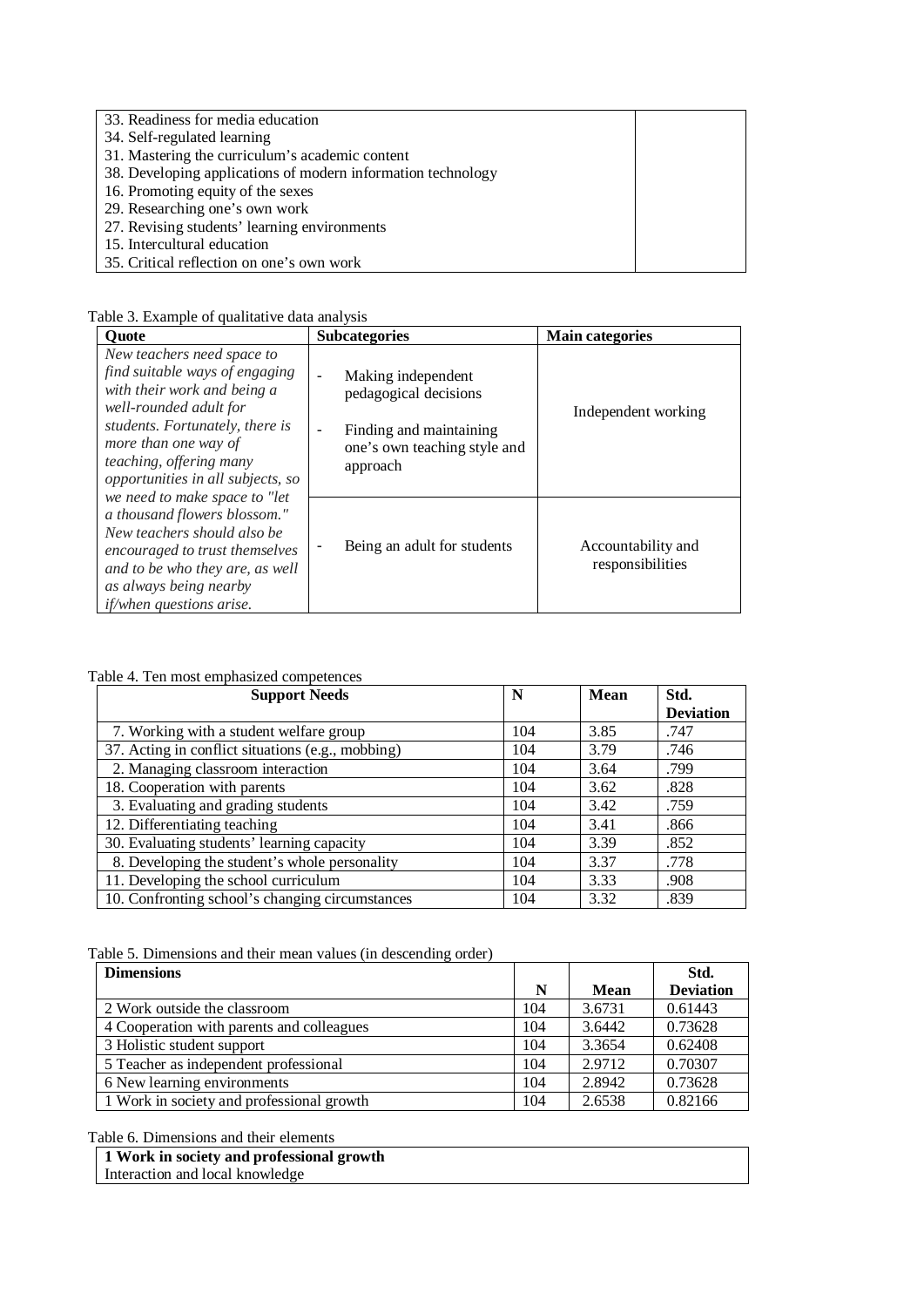| Developing teachership                                                  |
|-------------------------------------------------------------------------|
| 2 Work outside the classroom                                            |
| Perceiving the expansive nature of teaching                             |
| Learning the practices of a school community                            |
| Developing a school community                                           |
| 3 Holistic student support                                              |
| Supporting students' learning and schooling                             |
| Supporting students' comprehensive individual growth                    |
| 4 Cooperation with parents and colleagues                               |
| Social skills                                                           |
| Emotional strength                                                      |
| Collaboration at school community level                                 |
| Collaboration in teaching                                               |
| 5 Teacher as independent professional                                   |
| Setting boundaries for one's own work                                   |
| Independent working                                                     |
| Acting independently in complex, challenging, and unexpected situations |
| Accountability and responsibility                                       |
| <b>6 New learning environments</b>                                      |
| Implementing the latest curriculum                                      |

Appendix 1. All 40 competences listed in descending order

|                                                                                                | N   | <b>Mean</b> | Std.<br><b>Deviation</b> |
|------------------------------------------------------------------------------------------------|-----|-------------|--------------------------|
| 7. Working with a student welfare group                                                        | 104 | 3.85        | .747                     |
| 37. Acting in conflict situations (e.g., mobbing)                                              | 104 | 3.79        | .746                     |
| 2. Managing classroom interaction                                                              | 104 | 3.64        | .799                     |
| 18. Cooperation with parents                                                                   | 104 | 3.62        | .828                     |
| 3. Evaluating and grading students                                                             | 104 | 3.42        | .759                     |
| 12. Differentiating teaching                                                                   | 104 | 3.41        | .866                     |
| 30. Evaluating students' learning capacity                                                     | 104 | 3.39        | .852                     |
| 8. Developing the student's whole personality                                                  | 104 | 3.37        | .778                     |
| 11. Developing the school curriculum                                                           | 104 | 3.33        | .908                     |
| 10. Confronting school's changing circumstances                                                | 104 | 3.32        | .839                     |
| 6. Administrative tasks (information letters, reports, etc.)                                   | 104 | 3.31        | .837                     |
| 36. Supporting the learner's individual growth                                                 | 104 | 3.30        | .774                     |
| 13. Preparing students for daily life                                                          | 104 | 3.28        | .841                     |
| 9. Developing one's own educational philosophy                                                 | 104 | 3.27        | .766                     |
| 14. Preparing students for future society                                                      | 104 | 3.18        | .901                     |
| 17. Self-evaluation of one's own teaching                                                      | 104 | 3.18        | .879                     |
| 4. Management of tasks outside the classroom (monitoring students during<br>their breaks etc.) | 104 | 3.17        | .830                     |
| 39. Cooperation with representatives of work life                                              | 104 | 3.13        | .946                     |
| 5. Working in a school community with teachers and other<br>school staff                       | 104 | 3.12        | .809                     |
| 32. Confronting multiculturalism                                                               | 104 | 3.05        | .969                     |
| 34. Self-regulated learning                                                                    | 104 | 3.03        | .908                     |
| 27. Revising students' learning environments                                                   | 104 | 3.02        | .995                     |
| 35. Critical reflection on one's own work                                                      | 104 | 2.98        | .870                     |
| 40. Cooperation with representatives of cultural life                                          | 104 | 2.85        | .943                     |
| 33. Readiness for media education                                                              | 104 | 2.79        | .931                     |
| 29. Researching one's own work                                                                 | 104 | 2.79        | .910                     |
| 38. Developing applications of modern information technology                                   | 104 | 2.78        | .985                     |
| 23. Lifelong professional growth                                                               | 104 | 2.76        | .950                     |
| 15. Intercultural education                                                                    | 104 | 2.74        | .836                     |
| 31. Mastering the curriculum's academic content                                                | 104 | 2.73        | .988                     |
| 25. Working as a change agent in society                                                       | 104 | 2.73        | .968                     |